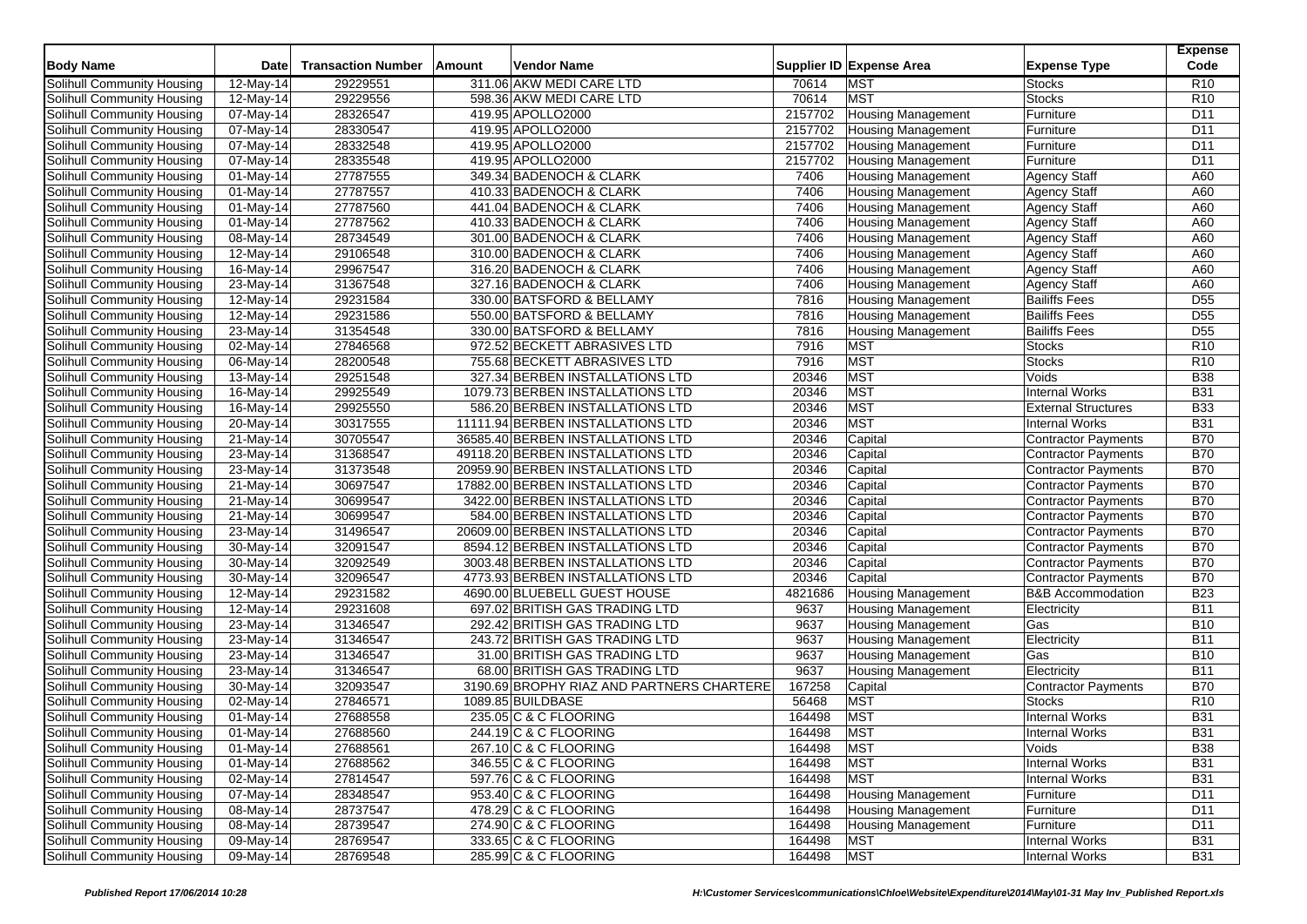| <b>Body Name</b>           | <b>Date</b>             | <b>Transaction Number</b> | Amount | Vendor Name                               |         | Supplier ID Expense Area                                        | <b>Expense Type</b>         | <b>Expense</b><br>Code             |
|----------------------------|-------------------------|---------------------------|--------|-------------------------------------------|---------|-----------------------------------------------------------------|-----------------------------|------------------------------------|
| Solihull Community Housing | $\overline{09}$ -May-14 | 28769549                  |        | 215.80 C & C FLOORING                     | 164498  | <b>MST</b>                                                      | <b>Internal Works</b>       | <b>B31</b>                         |
| Solihull Community Housing | 09-May-14               | 28769551                  |        | 245.73 C & C FLOORING                     | 164498  | <b>MST</b>                                                      | <b>Internal Works</b>       | <b>B31</b>                         |
| Solihull Community Housing | 13-May-14               | 29251547                  |        | 235.05 C & C FLOORING                     | 164498  | <b>MST</b>                                                      | <b>Internal Works</b>       | <b>B31</b>                         |
| Solihull Community Housing | $\overline{16}$ -May-14 | 29986547                  |        | 953.40 C & C FLOORING                     | 164498  | <b>Housing Management</b>                                       | Furniture                   | D11                                |
| Solihull Community Housing | 23-May-14               | 31374550                  |        | 794.50 C & C FLOORING                     | 164498  | <b>Housing Management</b>                                       | Furniture                   | D11                                |
| Solihull Community Housing | 23-May-14               | 31375549                  |        | 794.50 C & C FLOORING                     | 164498  | <b>Housing Management</b>                                       | Furniture                   | D <sub>11</sub>                    |
| Solihull Community Housing | 30-May-14               | 32098547                  |        | 724.17 C & C FLOORING                     | 164498  | Capital                                                         | Contractor Payments         | <b>B70</b>                         |
| Solihull Community Housing | 07-May-14               | 28350547                  |        | 1350.00 CAPITA SYMONDS LTD                | 218112  | Capital                                                         | Contractor Payments         | <b>B70</b>                         |
| Solihull Community Housing | 07-May-14               | 28358547                  |        | 1497.22 CAPITA SYMONDS LTD                | 218112  | Capital                                                         | <b>Contractor Payments</b>  | <b>B70</b>                         |
| Solihull Community Housing | $\overline{0}$ 7-May-14 | 28298547                  |        | 460.00 CAPITAL FURNISHINGS                | 2071841 | <b>Housing Management</b>                                       | Furniture                   | D11                                |
| Solihull Community Housing | 21-May-14               | 30712547                  |        | 1788.87 CARETECH (UK) LTD                 | 1610610 | Investment, Planning & Service: Adaptations                     |                             | <b>B83</b>                         |
| Solihull Community Housing | 21-May-14               | 30720548                  |        | 497.57 CARETECH (UK) LTD                  | 1610610 | Investment, Planning & Service: Adaptations                     |                             | <b>B83</b>                         |
| Solihull Community Housing | $\overline{16}$ -May-14 | 29988549                  |        | 300.00 CEL ELECTRICAL                     | 138018  | Investment, Planning & Services Utility Related Works           |                             | <b>B34</b>                         |
| Solihull Community Housing | 16-May-14               | 29990548                  |        | 738.00 CEL ELECTRICAL                     | 138018  | Investment, Planning & Services Utility Related Works           |                             | <b>B34</b>                         |
| Solihull Community Housing | 16-May-14               | 29999547                  |        | 819.70 CEL ELECTRICAL                     | 138018  | Investment, Planning & Services Utility Related Works           |                             | <b>B34</b>                         |
| Solihull Community Housing | 16-May-14               | 29988548                  |        | 390.00 CEL ELECTRICAL                     | 138018  | Capital                                                         | Contractor Payments         | <b>B70</b>                         |
| Solihull Community Housing | 21-May-14               | 30724547                  |        | 22257.55 CENTRAL (HIGH RISE) LTD          | 56904   | Capital                                                         | <b>Contractor Payments</b>  | <b>B70</b>                         |
| Solihull Community Housing | $\overline{0}$ 8-May-14 | 28745547                  |        | 126.00 CHARTERED INSTITUTE OF ENVIRONMENT | 120810  | <b>Customer Services</b>                                        | <b>Materials</b>            | D <sub>13</sub>                    |
| Solihull Community Housing | 08-May-14               | 28745547                  |        | 594.00 CHARTERED INSTITUTE OF ENVIRONMENT | 120810  | <b>Customer Services</b>                                        | Materials                   | D <sub>13</sub>                    |
| Solihull Community Housing | 08-May-14               | 28745547                  |        | 108.00 CHARTERED INSTITUTE OF ENVIRONMENT | 120810  | <b>Customer Services</b>                                        | Materials                   | D <sub>13</sub>                    |
| Solihull Community Housing | $\overline{0}$ 8-May-14 | 28745547                  |        | 3.95 CHARTERED INSTITUTE OF ENVIRONMENT   | 120810  | <b>Customer Services</b>                                        | Training                    | A80                                |
| Solihull Community Housing | 12-May-14               | 29112547                  |        | 280.00 CHARTERED INSTITUTE OF HOUSING     | 9889    | <b>Customer Services</b>                                        | Training                    | A80                                |
| Solihull Community Housing |                         | 28769555                  |        | 1653.96 CHUBB FIRE LTD                    | 11217   | Investment, Planning & Service: Other Building costs            |                             | <b>B39</b>                         |
| Solihull Community Housing | 09-May-14               |                           |        | 299.90 COLAN LTD                          | 9998    | <b>MST</b>                                                      | <b>Stocks</b>               |                                    |
|                            | 14-May-14               | 29455547                  |        |                                           |         |                                                                 |                             | R <sub>10</sub>                    |
| Solihull Community Housing | 29-May-14               | 31970547<br>31970547      |        | 597.71 COLLECTIVE ENTERPRISE LTD          | 200600  | Finance                                                         | <b>ICT Consumables</b>      | D33                                |
| Solihull Community Housing | 29-May-14               |                           |        | 598.99 COLLECTIVE ENTERPRISE LTD          | 200600  | Finance                                                         | Stationery                  | D <sub>25</sub><br>D <sub>25</sub> |
| Solihull Community Housing | 29-May-14               | 31970547                  |        | 91.00 COLLECTIVE ENTERPRISE LTD           | 200600  | Finance                                                         | Stationery                  |                                    |
| Solihull Community Housing | 29-May-14               | 31970547                  |        | 42.14 COLLECTIVE ENTERPRISE LTD           | 200600  | Finance                                                         | <b>Catering Provisions</b>  | D75<br><b>B70</b>                  |
| Solihull Community Housing | 30-May-14               | 32098548                  |        | 462.50 DECISION RECRUITMENT LTD           | 2370689 | Capital                                                         | Contractor Payments         |                                    |
| Solihull Community Housing | 30-May-14               | 32099549                  |        | 462.50 DECISION RECRUITMENT LTD           | 2370689 | Capital                                                         | <b>Contractor Payments</b>  | <b>B70</b>                         |
| Solihull Community Housing | 12-May-14               | 29116547                  |        | 873.20 DLA PIPER UK LLP                   | 147168  | <b>Customer Services</b>                                        | <b>Professional Fees</b>    | D <sub>50</sub>                    |
| Solihull Community Housing | 21-May-14               | 30729547                  |        | 942.62 DODD GROUP                         | 164798  | <b>Investment, Planning &amp; Service Utility Related Works</b> |                             | <b>B34</b>                         |
| Solihull Community Housing | 21-May-14               | 30677547                  |        | 15830.50 DOMESTIC ENVIRONMENTAL LTD       | 2471690 | Capital                                                         | <b>Contractor Payments</b>  | <b>B70</b>                         |
| Solihull Community Housing | 01-May-14               | 27688549                  |        | 990.00 DOORFIT PRODUCTS LTD               | 5228    | <b>MST</b>                                                      | <b>Stocks</b>               | R <sub>10</sub>                    |
| Solihull Community Housing | 06-May-14               | 28222547                  |        | 1050.00 DOORFIT PRODUCTS LTD              | 5228    | <b>MST</b>                                                      | <b>Stocks</b>               | R <sub>10</sub>                    |
| Solihull Community Housing | 12-May-14               | 29033547                  |        | 662.30 DOORFIT PRODUCTS LTD               | 5228    | <b>MST</b>                                                      | <b>Stocks</b>               | R <sub>10</sub>                    |
| Solihull Community Housing | 13-May-14               | 29251596                  |        | 216.25 DRAINTECH SERVICES (MIDLANDS) LTD  | 338596  | <b>MST</b>                                                      | <b>Other Building costs</b> | <b>B39</b>                         |
| Solihull Community Housing | 29-May-14               | 31963547                  |        | 1574.95 DULUX DECORATOR CENTRES           | 69460   | Capital                                                         | Contractor Payments         | <b>B70</b>                         |
| Solihull Community Housing | 29-May-14               | 31960547                  |        | 318.49 DULUX DECORATOR CENTRES            | 69460   | <b>MST</b>                                                      | <b>Internal Works</b>       | <b>B31</b>                         |
| Solihull Community Housing | 29-May-14               | 31961547                  |        | 49.80 DULUX DECORATOR CENTRES             | 69460   | <b>MST</b>                                                      | <b>Internal Works</b>       | <b>B31</b>                         |
| Solihull Community Housing | 29-May-14               | 31960547                  |        | 796.34 DULUX DECORATOR CENTRES            | 69460   | <b>MST</b>                                                      | <b>Internal Works</b>       | <b>B31</b>                         |
| Solihull Community Housing | 29-May-14               | 31961547                  |        | 220.52 DULUX DECORATOR CENTRES            | 69460   | <b>MST</b>                                                      | Internal Works              | <b>B31</b>                         |
| Solihull Community Housing | 23-May-14               | 31499547                  |        | 99940.95 E MANTON LTD                     | 5299    | Capital                                                         | <b>Contractor Payments</b>  | <b>B70</b>                         |
| Solihull Community Housing | 07-May-14               | 28318548                  |        | 338.22 E.ON ENERGY                        | 108799  | <b>Housing Management</b>                                       | Gas                         | <b>B10</b>                         |
| Solihull Community Housing | 07-May-14               | 28318548                  |        | 14.00 E.ON ENERGY                         | 108799  | <b>Housing Management</b>                                       | Gas                         | <b>B10</b>                         |
| Solihull Community Housing | 16-May-14               | 30016547                  |        | 276.13 E.ON ENERGY                        | 108799  | <b>Housing Management</b>                                       | Electricity                 | <b>B11</b>                         |
| Solihull Community Housing | 08-May-14               | 28751547                  |        | 1435.00 ECONERGY                          | 3403689 | Housing Management                                              | Equipment Maintenance       | D17                                |
| Solihull Community Housing | 08-May-14               | 28751547                  |        | 572.00 ECONERGY                           | 3403689 | <b>Housing Management</b>                                       | <b>Professional Fees</b>    | D <sub>50</sub>                    |
| Solihull Community Housing | 23-May-14               | 31378547                  |        | 535.08 ECONERGY                           | 3403689 | <b>Housing Management</b>                                       | Materials                   | D <sub>13</sub>                    |
| Solihull Community Housing | 28-May-14               | 31855548                  |        | 1650.00 EDEN ADAPTIONS LTD                | 267999  | <b>Housing Management</b>                                       | Security                    | <b>B43</b>                         |
| Solihull Community Housing | 08-May-14               | 28753547                  |        | 2184.48 EDF ENERGY 1 LTD                  | 135472  | <b>Housing Management</b>                                       | Electricity                 | <b>B11</b>                         |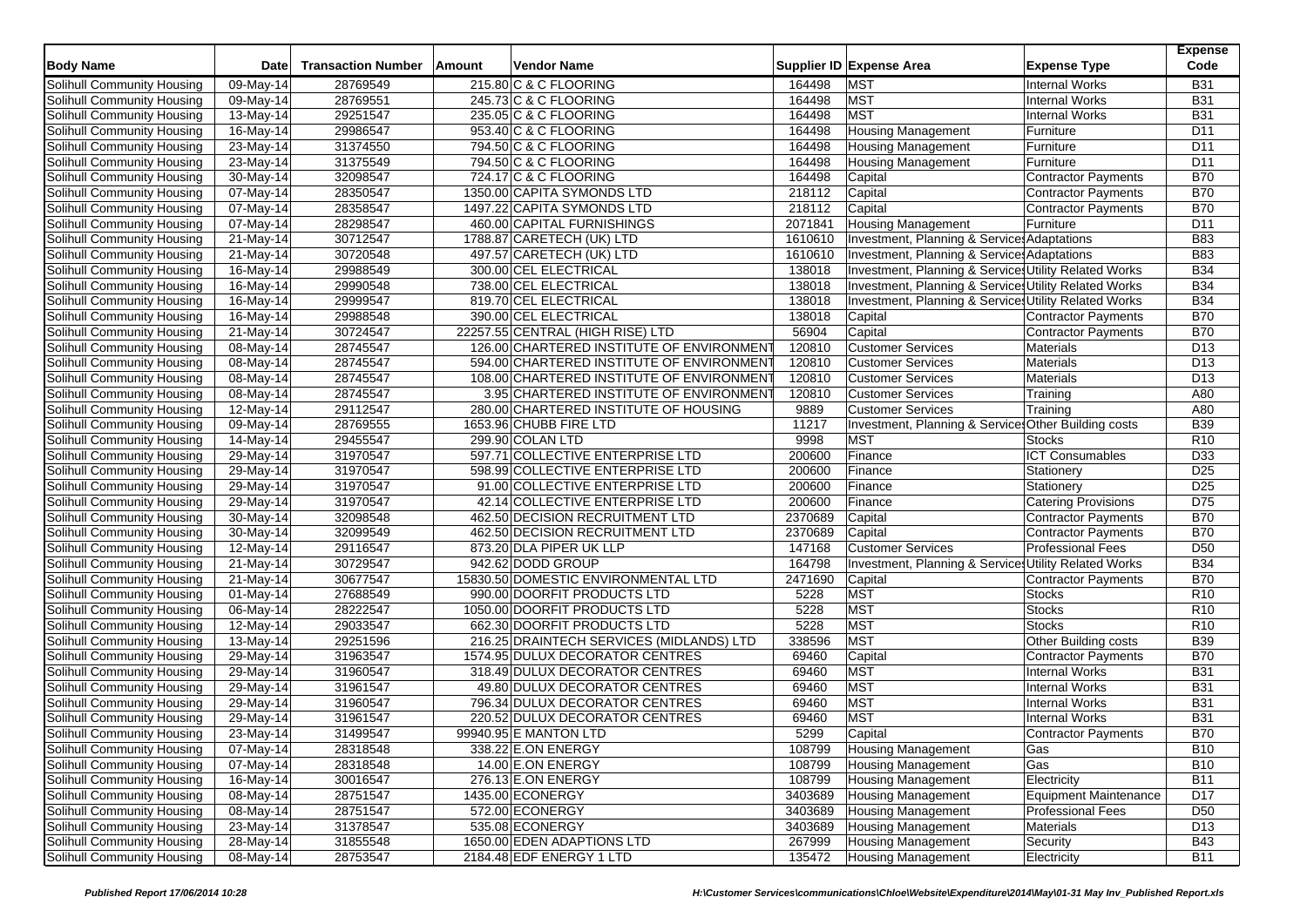| <b>Body Name</b>           | <b>Date</b>             | <b>Transaction Number</b> | Amount | Vendor Name                               |                  | Supplier ID Expense Area  | <b>Expense Type</b>                            | <b>Expense</b><br>Code |
|----------------------------|-------------------------|---------------------------|--------|-------------------------------------------|------------------|---------------------------|------------------------------------------------|------------------------|
| Solihull Community Housing | $28-May-14$             | 31857547                  |        | 8760.24 ENTERPRISE MANAGED SERVICES LTD   | 206418           | <b>MST</b>                | <b>Waste Disposal</b>                          | E20                    |
| Solihull Community Housing | 28-May-14               | 31857547                  |        | 518.72 ENTERPRISE MANAGED SERVICES LTD    | 206418           | <b>MST</b>                | <b>Waste Disposal</b>                          | E20                    |
| Solihull Community Housing | 16-May-14               | 30008547                  |        | 3341.95 ENVIROCALL LTD                    | 105902           | Capital                   | Contractor Payments                            | <b>B70</b>             |
| Solihull Community Housing | $\overline{16}$ -May-14 | 30012547                  |        | 2450.38 ENVIROCALL LTD                    | 105902           | Capital                   |                                                | <b>B70</b>             |
|                            | 16-May-14               |                           |        |                                           |                  | <b>MST</b>                | Contractor Payments                            | <b>B31</b>             |
| Solihull Community Housing |                         | 30014547<br>30014547      |        | 4295.55 ENVIROCALL LTD                    | 105902<br>105902 | <b>MST</b>                | <b>Internal Works</b><br><b>Internal Works</b> |                        |
| Solihull Community Housing | 16-May-14               |                           |        | 873.00 ENVIROCALL LTD                     |                  |                           |                                                | <b>B31</b>             |
| Solihull Community Housing | 16-May-14               | 30015547                  |        | 2401.70 ENVIROCALL LTD                    | 105902           | <b>MST</b>                | <b>Internal Works</b>                          | <b>B31</b>             |
| Solihull Community Housing | 16-May-14               | 30015547                  |        | 733.60 ENVIROCALL LTD                     | 105902           | <b>MST</b>                | Internal Works                                 | <b>B31</b>             |
| Solihull Community Housing | 08-May-14               | 28728547                  |        | 1058.40 ENVIRONMENT AGENCY                | 20162            | <b>MST</b>                | Other Fees and Charges                         | D <sub>59</sub>        |
| Solihull Community Housing | $\overline{08}$ -May-14 | 28728547                  |        | 3351.60 ENVIRONMENT AGENCY                | 20162            | <b>MST</b>                | Other Fees and Charges                         | D <sub>59</sub>        |
| Solihull Community Housing | 08-May-14               | 28728547                  |        | 4410.00 ENVIRONMENT AGENCY                | 20162            | <b>MST</b>                | Other Fees and Charges                         | D <sub>59</sub>        |
| Solihull Community Housing | 30-May-14               | 32110547                  |        | 11243.76 G F TOMLINSON GROUP LTD          | 229201           | Capital                   | <b>Contractor Payments</b>                     | <b>B70</b>             |
| Solihull Community Housing | 01-May-14               | 27711558                  |        | 15067.00 GARDINER CONSTRUCTION SERVICES   | 4777686          | Capital                   | Contractor Payments                            | <b>B70</b>             |
| Solihull Community Housing | 07-May-14               | 28368547                  |        | 492.28 HAMMOND LUBRICANTS & CHEMICALS LTD | 1120597          | <b>Housing Management</b> | Materials                                      | D <sub>13</sub>        |
| Solihull Community Housing | 30-May-14               | 32101547                  |        | 723.69 HAMMOND LUBRICANTS & CHEMICALS LTD | 1120597          | <b>Housing Management</b> | Materials                                      | D <sub>13</sub>        |
| Solihull Community Housing | 13-May-14               | 29330547                  |        | 3260.00 HANDICARE ACCESSIBILITY LTD       | 277953           | Capital                   | <b>Contractor Payments</b>                     | <b>B70</b>             |
| Solihull Community Housing | 16-May-14               | 29925551                  |        | 2292.00 HANDICARE ACCESSIBILITY LTD       | 277953           | Capital                   | Contractor Payments                            | <b>B70</b>             |
| Solihull Community Housing | $\overline{28}$ -May-14 | 31891547                  |        | 2162.00 HANDICARE ACCESSIBILITY LTD       | 277953           | Capital                   | <b>Contractor Payments</b>                     | <b>B70</b>             |
| Solihull Community Housing | 01-May-14               | 27787552                  |        | 25361.52 HARDYMAN & CO LTD                | 2870686          | Capital                   | Contractor Payments                            | <b>B70</b>             |
| Solihull Community Housing | 01-May-14               | 27791547                  |        | 14271.41 HARROLD-JONES SERVICES           | 5768             | Capital                   | Contractor Payments                            | <b>B70</b>             |
| Solihull Community Housing | 21-May-14               | 30734547                  |        | 14271.41 HARROLD-JONES SERVICES           | 5768             | Capital                   | <b>Contractor Payments</b>                     | <b>B70</b>             |
| Solihull Community Housing | 08-May-14               | 28726548                  |        | 295.00 HARVEYS REMOVALS OF SOLIHULL       | 2255708          | Capital                   | <b>Contractor Payments</b>                     | <b>B70</b>             |
| Solihull Community Housing | 09-May-14               | 28776547                  |        | 321.75 HAYS ACCOUNTANCY PERSONNEL         | 5787             | <b>Customer Services</b>  | <b>Agency Staff</b>                            | A60                    |
| Solihull Community Housing | 15-May-14               | 29837547                  |        | 429.00 HAYS ACCOUNTANCY PERSONNEL         | 5787             | <b>Customer Services</b>  | <b>Agency Staff</b>                            | A60                    |
| Solihull Community Housing | 21-May-14               | 30731547                  |        | 278.85 HAYS ACCOUNTANCY PERSONNEL         | 5787             | <b>Customer Services</b>  | <b>Agency Staff</b>                            | A60                    |
| Solihull Community Housing | 23-May-14               | 31344547                  |        | 9000.00 REDACTED PERSONAL DATA            | 5418686          | Capital                   | <b>Contractor Payments</b>                     | <b>B70</b>             |
| Solihull Community Housing | 01-May-14               | 27791548                  |        | 667.00 JAMES ANDREWS RECRUITMENT SOLUTIO  | 673596           | <b>Housing Management</b> | <b>Agency Staff</b>                            | A60                    |
| Solihull Community Housing | 01-May-14               | 27791549                  |        | 690.00 JAMES ANDREWS RECRUITMENT SOLUTIO  | 673596           | <b>Housing Management</b> | <b>Agency Staff</b>                            | A60                    |
| Solihull Community Housing | 07-May-14               | 28373547                  |        | 678.50 JAMES ANDREWS RECRUITMENT SOLUTIO  | 673596           | <b>Housing Management</b> | <b>Agency Staff</b>                            | A60                    |
| Solihull Community Housing | $\overline{07}$ -May-14 | 28375547                  |        | 851.00 JAMES ANDREWS RECRUITMENT SOLUTIO  | 673596           | <b>Housing Management</b> | <b>Agency Staff</b>                            | A60                    |
| Solihull Community Housing | 09-May-14               | 28778547                  |        | 483.00 JAMES ANDREWS RECRUITMENT SOLUTIO  | 673596           | Housing Management        | <b>Agency Staff</b>                            | A60                    |
| Solihull Community Housing | 07-May-14               | 28369547                  |        | 751.58 JAMES ANDREWS RECRUITMENT SOLUTIO  | 673596           | <b>Housing Management</b> | <b>Agency Staff</b>                            | A60                    |
| Solihull Community Housing | 12-May-14               | 29231609                  |        | 1011.21 JAMES ANDREWS RECRUITMENT SOLUTIO | 673596           | <b>Housing Management</b> | <b>Agency Staff</b>                            | A60                    |
| Solihull Community Housing | 12-May-14               | 29070547                  |        | 63516.34 JESSUP BROTHERS LTD              | 3190686          | Capital                   | Contractor Payments                            | B70                    |
| Solihull Community Housing | 02-May-14               | 27846574                  |        | 797.28 JEWSON LTD                         | 6111             | <b>MST</b>                | <b>Stocks</b>                                  | R <sub>10</sub>        |
| Solihull Community Housing | 02-May-14               | 27846576                  |        | 592.23 JEWSON LTD                         | 6111             | <b>MST</b>                | Stocks                                         | R <sub>10</sub>        |
| Solihull Community Housing | 02-May-14               | 27846580                  |        | 311.28 JEWSON LTD                         | 6111             | <b>MST</b>                | Stocks                                         | R <sub>10</sub>        |
| Solihull Community Housing | 02-May-14               | 27846589                  |        | 788.24 JEWSON LTD                         | 6111             | MST                       | Stocks                                         | R <sub>10</sub>        |
| Solihull Community Housing | 02-May-14               | 27846592                  |        | 760.00 JEWSON LTD                         | 6111             | <b>MST</b>                | <b>Stocks</b>                                  | R <sub>10</sub>        |
| Solihull Community Housing | 02-May-14               | 27846594                  |        | 307.56 JEWSON LTD                         | 6111             | <b>MST</b>                | <b>Stocks</b>                                  | R <sub>10</sub>        |
| Solihull Community Housing | 02-May-14               | 27846598                  |        | 566.37 JEWSON LTD                         | 6111             | <b>MST</b>                | Stocks                                         | R <sub>10</sub>        |
| Solihull Community Housing | 02-May-14               | 27846601                  |        | 520.70 JEWSON LTD                         | 6111             | <b>MST</b>                | Stocks                                         | R <sub>10</sub>        |
| Solihull Community Housing | 02-May-14               | 27846604                  |        | 486.89 JEWSON LTD                         | 6111             | <b>MST</b>                | <b>Stocks</b>                                  | R10                    |
| Solihull Community Housing | 02-May-14               | 27846607                  |        | 282.85 JEWSON LTD                         | 6111             | <b>MST</b>                | <b>Stocks</b>                                  | R <sub>10</sub>        |
| Solihull Community Housing | 02-May-14               | 27865549                  |        | 699.86 JEWSON LTD                         | 6111             | <b>MST</b>                | <b>Stocks</b>                                  | R <sub>10</sub>        |
| Solihull Community Housing | 02-May-14               | 27865560                  |        | 1005.10 JEWSON LTD                        | 6111             | <b>MST</b>                | <b>Stocks</b>                                  | R <sub>10</sub>        |
| Solihull Community Housing | 02-May-14               | 27865562                  |        | 867.30 JEWSON LTD                         | 6111             | <b>MST</b>                | <b>Stocks</b>                                  | R <sub>10</sub>        |
| Solihull Community Housing | 02-May-14               | 27865564                  |        | 1149.56 JEWSON LTD                        | 6111             | <b>MST</b>                | <b>Stocks</b>                                  | R <sub>10</sub>        |
| Solihull Community Housing | 12-May-14               | 29049548                  |        | 2326.52 JEWSON LTD                        | 6111             | <b>MST</b>                | <b>Stocks</b>                                  | R <sub>10</sub>        |
| Solihull Community Housing | 12-May-14               | 29052548                  |        | 583.53 JEWSON LTD                         | 6111             | <b>MST</b>                | <b>Stocks</b>                                  | R <sub>10</sub>        |
| Solihull Community Housing | 12-May-14               | 29055548                  |        | 245.40 JEWSON LTD                         | 6111             | MST                       | <b>Stocks</b>                                  | R <sub>10</sub>        |
|                            |                         |                           |        |                                           |                  |                           |                                                |                        |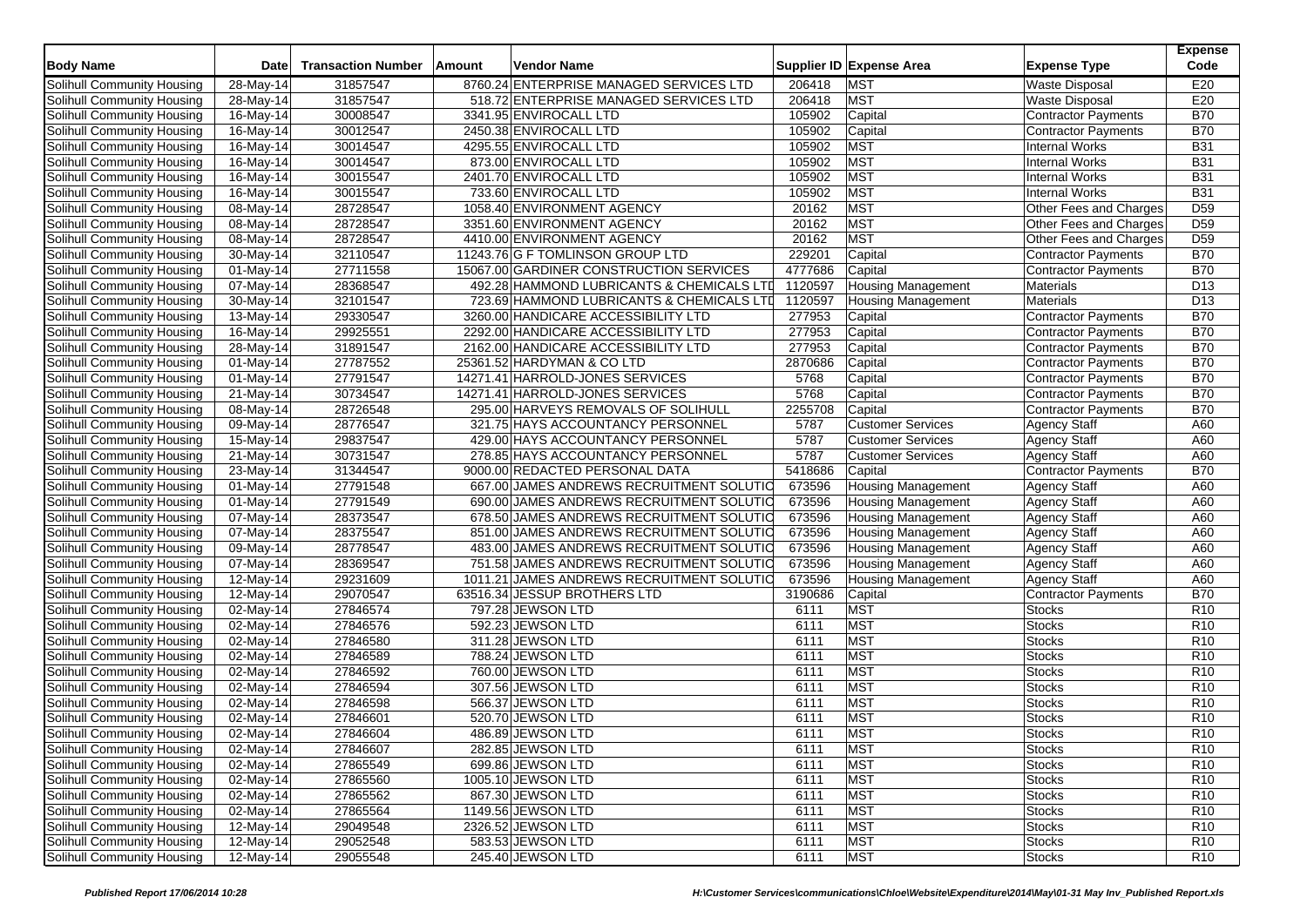| <b>Body Name</b>                  | Date                    | <b>Transaction Number</b> | Amount | Vendor Name                               |              | Supplier ID Expense Area                              | <b>Expense Type</b>            | <b>Expense</b><br>Code |
|-----------------------------------|-------------------------|---------------------------|--------|-------------------------------------------|--------------|-------------------------------------------------------|--------------------------------|------------------------|
|                                   |                         |                           |        | 458.98 JEWSON LTD                         |              | <b>MST</b>                                            |                                | R <sub>10</sub>        |
| Solihull Community Housing        | 12-May-14               | 29100547                  |        |                                           | 6111         | <b>MST</b>                                            | <b>Stocks</b>                  | R <sub>10</sub>        |
| Solihull Community Housing        | 12-May-14               | 29102547                  |        | 257.10 JEWSON LTD                         | 6111<br>6111 | <b>MST</b>                                            | <b>Stocks</b><br><b>Stocks</b> | R <sub>10</sub>        |
| Solihull Community Housing        | 12-May-14               | 29104549                  |        | 438.43 JEWSON LTD                         |              |                                                       |                                |                        |
| Solihull Community Housing        | 12-May-14               | 29110548                  |        | 410.50 JEWSON LTD                         | 6111         | <b>MST</b>                                            | <b>Stocks</b>                  | R <sub>10</sub>        |
| Solihull Community Housing        | 12-May-14               | 29126547                  |        | 565.53 JEWSON LTD                         | 6111         | MST                                                   | <b>Stocks</b>                  | R <sub>10</sub>        |
| Solihull Community Housing        | 12-May-14               | 29143547                  |        | 210.00 JEWSON LTD                         | 6111         | MST                                                   | <b>Stocks</b>                  | R <sub>10</sub>        |
| Solihull Community Housing        | 12-May-14               | 29146547                  |        | 420.00 JEWSON LTD                         | 6111         | <b>MST</b>                                            | Stocks                         | R <sub>10</sub>        |
| Solihull Community Housing        | 12-May-14               | 29160574                  |        | 1806.96 JEWSON LTD                        | 6111         | <b>MST</b>                                            | <b>Stocks</b>                  | R <sub>10</sub>        |
| Solihull Community Housing        | 12-May-14               | 29229585                  |        | 2589.67 JEWSON LTD                        | 6111         | MST                                                   | <b>Stocks</b>                  | R <sub>10</sub>        |
| Solihull Community Housing        | $\overline{12}$ -May-14 | 29229589                  |        | 211.28 JEWSON LTD                         | 6111         | <b>MST</b>                                            | Stocks                         | R <sub>10</sub>        |
| Solihull Community Housing        | 20-May-14               | 30321547                  |        | 242.20 JEWSON LTD                         | 6111         | <b>MST</b>                                            | <b>Stocks</b>                  | R <sub>10</sub>        |
| Solihull Community Housing        | 20-May-14               | 30324547                  |        | 985.30 JEWSON LTD                         | 6111         | MST                                                   | <b>Stocks</b>                  | R <sub>10</sub>        |
| Solihull Community Housing        | 20-May-14               | 30340547                  |        | 431.45 JEWSON LTD                         | 6111         | <b>MST</b>                                            | Stocks                         | R <sub>10</sub>        |
| Solihull Community Housing        | 20-May-14               | 30343548                  |        | 419.05 JEWSON LTD                         | 6111         | MST                                                   | <b>Stocks</b>                  | R <sub>10</sub>        |
| Solihull Community Housing        | 20-May-14               | 30348548                  |        | 1950.00 JEWSON LTD                        | 6111         | <b>MST</b>                                            | <b>Stocks</b>                  | R <sub>10</sub>        |
| Solihull Community Housing        | 22-May-14               | 31123547                  |        | 698.19 JEWSON LTD                         | 6111         | <b>MST</b>                                            | <b>Stocks</b>                  | R <sub>10</sub>        |
| Solihull Community Housing        | 22-May-14               | 31125547                  |        | 607.34 JEWSON LTD                         | 6111         | <b>MST</b>                                            | <b>Stocks</b>                  | R <sub>10</sub>        |
| Solihull Community Housing        | 22-May-14               | 31131548                  |        | 225.00 JEWSON LTD                         | 6111         | <b>MST</b>                                            | <b>Stocks</b>                  | R <sub>10</sub>        |
| Solihull Community Housing        | 27-May-14               | 31761547                  |        | 966.00 JEWSON LTD                         | 6111         | <b>MST</b>                                            | <b>Stocks</b>                  | R <sub>10</sub>        |
| Solihull Community Housing        | 27-May-14               | 31765550                  |        | 358.70 JEWSON LTD                         | 6111         | <b>MST</b>                                            | Stocks                         | R <sub>10</sub>        |
| Solihull Community Housing        | 30-May-14               | 32085547                  |        | 1159.49 JEWSON LTD                        | 6111         | <b>MST</b>                                            | <b>Stocks</b>                  | R <sub>10</sub>        |
| Solihull Community Housing        | 01-May-14               | 27792550                  |        | 31492.50 JMG ROOFING LTD                  | 2076651      | Capital                                               | <b>Contractor Payments</b>     | <b>B70</b>             |
| Solihull Community Housing        | 07-May-14               | 28377548                  |        | 14886.88 JMG ROOFING LTD                  | 2076651      | Capital                                               | Contractor Payments            | <b>B70</b>             |
| Solihull Community Housing        | 29-May-14               | 32016547                  |        | 20000.00 KEELERS SOLICITORS               | 242130       | Capital                                               | <b>Contractor Payments</b>     | <b>B70</b>             |
| Solihull Community Housing        | 21-May-14               | 30687547                  |        | 635.78 KENTON MANOR LTD                   | 6216         | Capital                                               | Contractor Payments            | <b>B70</b>             |
| Solihull Community Housing        | 23-May-14               | 31497547                  |        | 3000.00 KENTON MANOR LTD                  | 6216         | Capital                                               | <b>Contractor Payments</b>     | <b>B70</b>             |
| Solihull Community Housing        | 07-May-14               | 28314547                  |        | 178677.00 KIER PARTNERSHIP HOMES LTD      | 4046686      | Capital                                               | Contractor Payments            | <b>B70</b>             |
| Solihull Community Housing        | 09-May-14               | 28786547                  |        | 656.04 LAUNDRY SERV                       | 131986       | <b>Housing Management</b>                             | <b>Equipment Rental/Lease</b>  | D <sub>18</sub>        |
| Solihull Community Housing        | 30-May-14               | 32134547                  |        | 4563.32 LEX AUTOLEASE LIMITED             | 5540686      | <b>MST</b>                                            | Vehicle Hire                   | C30                    |
| Solihull Community Housing        | 30-May-14               | 32134547                  |        | 79.12 LEX AUTOLEASE LIMITED               | 5540686      | <b>MST</b>                                            | Vehicle Hire                   | C <sub>30</sub>        |
| Solihull Community Housing        | 30-May-14               | 32134547                  |        | 473.09 LEX AUTOLEASE LIMITED              | 5540686      | <b>MST</b>                                            | Vehicle service and repai      | C60                    |
| Solihull Community Housing        | 30-May-14               | 32134547                  |        | 10.00 LEX AUTOLEASE LIMITED               | 5540686      | <b>MST</b>                                            | <b>Other Transport Costs</b>   | C90                    |
| Solihull Community Housing        | 30-May-14               | 32137547                  |        | 201.29 LEX AUTOLEASE LIMITED              | 5540686      | <b>MST</b>                                            | Vehicle service and repai      | C60                    |
| Solihull Community Housing        | 30-May-14               | 32137547                  |        | 5324.45 LEX AUTOLEASE LIMITED             | 5540686      | <b>MST</b>                                            | Vehicle Hire                   | C <sub>30</sub>        |
| Solihull Community Housing        | 29-May-14               | 31969547                  |        | 3900.00 LIBERATA UK LIMITED               | 260485       | <b>Housing Management</b>                             | Court Fees                     | D <sub>54</sub>        |
| <b>Solihull Community Housing</b> | 14-May-14               | 29512547                  |        | 279.91 LIFT & ENGINEERING SERVICES        | 1656614      | Capital                                               | <b>Contractor Payments</b>     | <b>B70</b>             |
| Solihull Community Housing        | $\overline{2}$ 1-May-14 | 30755547                  |        | 3813.69 LIFT & ENGINEERING SERVICES       | 1656614      | Investment, Planning & Services Utility Related Works |                                | <b>B34</b>             |
| Solihull Community Housing        | 14-May-14               | 29515547                  |        | 590.00 LIME LEGAL LTD                     | 128838       | <b>Customer Services</b>                              | Training                       | A80                    |
| Solihull Community Housing        | 15-May-14               | 29842547                  |        | 219.00 LYRECO UK LTD                      | 74691        | Finance                                               | Stationery                     | D <sub>25</sub>        |
| Solihull Community Housing        | 15-May-14               | 29844547                  |        | 367.75 LYRECO UK LTD                      | 74691        | Finance                                               | Stationery                     | D <sub>25</sub>        |
| Solihull Community Housing        | 15-May-14               | 29869547                  |        | 238.75 LYRECO UK LTD                      | 74691        | Finance                                               | Stationery                     | D <sub>25</sub>        |
| Solihull Community Housing        | 07-May-14               | 28396547                  |        | 17240.43 MAN COMMERCIAL PROTECTION LTD    | 946596       | <b>Housing Management</b>                             | Security                       | <b>B43</b>             |
| Solihull Community Housing        | 21-May-14               | 30756548                  |        | 4100.00 MARLBOROUGH TRAINING & CONSULTANO | 135334       | <b>Customer Services</b>                              | Training                       | A80                    |
| Solihull Community Housing        | 01-May-14               | 27792547                  |        | 233.31 MATT HOUSING LTD T/A NORFOLK HOTEL | 3686690      | <b>Housing Management</b>                             | <b>B&amp;B</b> Accommodation   | <b>B23</b>             |
| Solihull Community Housing        | 01-May-14               | 27792548                  |        | 233.31 MATT HOUSING LTD T/A NORFOLK HOTEL | 3686690      | <b>Housing Management</b>                             | <b>B&amp;B Accommodation</b>   | <b>B23</b>             |
| Solihull Community Housing        | 01-May-14               | 27792549                  |        | 233.31 MATT HOUSING LTD T/A NORFOLK HOTEL | 3686690      | <b>Housing Management</b>                             | <b>B&amp;B Accommodation</b>   | <b>B23</b>             |
| Solihull Community Housing        | 08-May-14               | 28702553                  |        | 233.31 MATT HOUSING LTD T/A NORFOLK HOTEL | 3686690      | <b>Housing Management</b>                             | <b>B&amp;B Accommodation</b>   | <b>B23</b>             |
| Solihull Community Housing        | 08-May-14               | 28702556                  |        | 233.31 MATT HOUSING LTD T/A NORFOLK HOTEL | 3686690      | <b>Housing Management</b>                             | <b>B&amp;B Accommodation</b>   | <b>B23</b>             |
| Solihull Community Housing        | 08-May-14               | 28702562                  |        | 233.31 MATT HOUSING LTD T/A NORFOLK HOTEL | 3686690      | <b>Housing Management</b>                             | <b>B&amp;B Accommodation</b>   | <b>B23</b>             |
| Solihull Community Housing        | 08-May-14               | 28702566                  |        | 233.31 MATT HOUSING LTD T/A NORFOLK HOTEL | 3686690      | <b>Housing Management</b>                             | <b>B&amp;B Accommodation</b>   | <b>B23</b>             |
| Solihull Community Housing        | 08-May-14               | 28702568                  |        | 233.31 MATT HOUSING LTD T/A NORFOLK HOTEL | 3686690      | <b>Housing Management</b>                             | <b>B&amp;B Accommodation</b>   | <b>B23</b>             |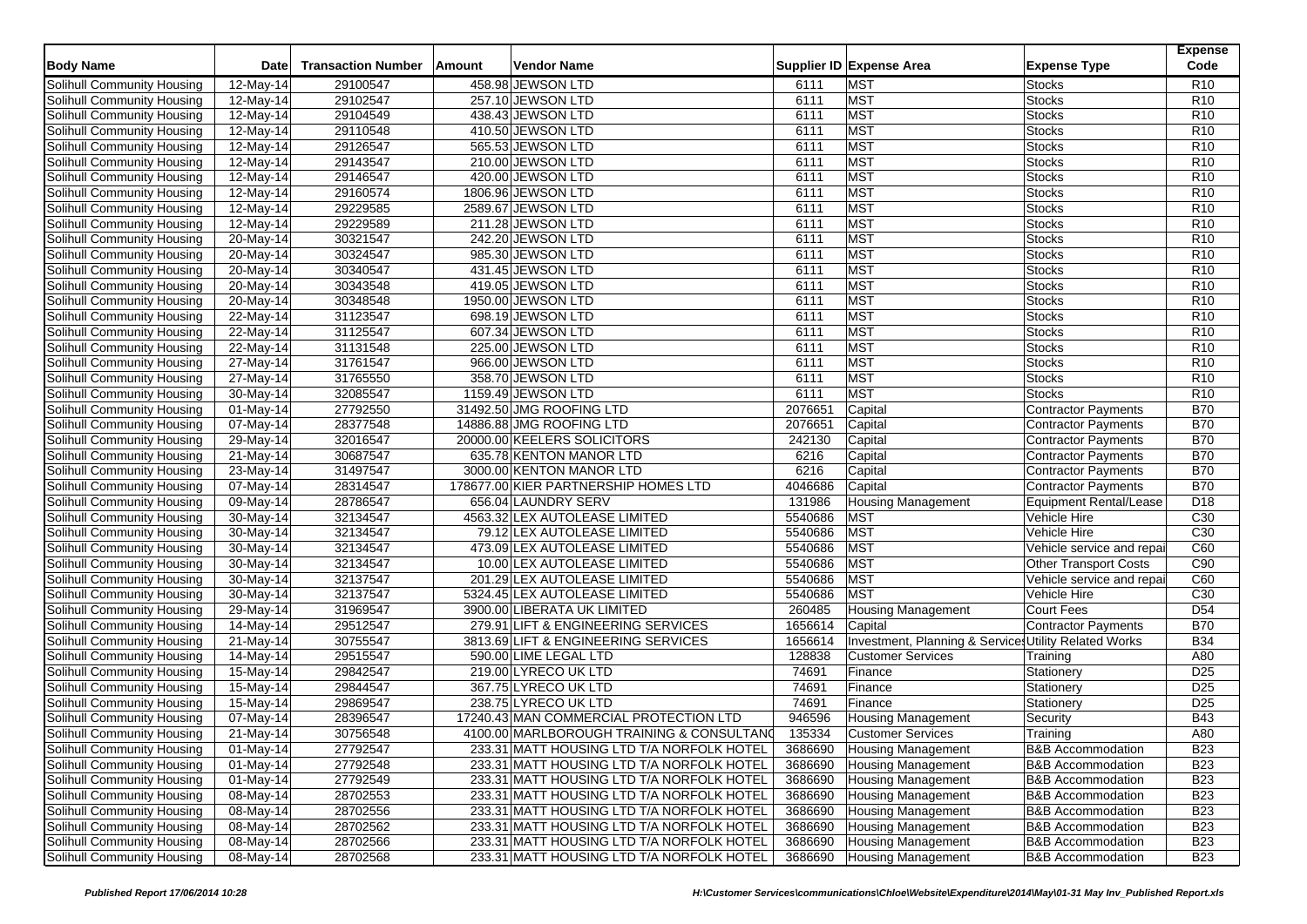| <b>Body Name</b>           | <b>Date</b>               | <b>Transaction Number</b> | Amount | <b>Vendor Name</b>                         |                | Supplier ID Expense Area<br><b>Expense Type</b>           | <b>Expense</b><br>Code   |
|----------------------------|---------------------------|---------------------------|--------|--------------------------------------------|----------------|-----------------------------------------------------------|--------------------------|
| Solihull Community Housing | 08-May-14                 | 28702570                  |        | 233.31 MATT HOUSING LTD T/A NORFOLK HOTEL  | 3686690        | <b>B&amp;B Accommodation</b><br><b>Housing Management</b> | <b>B23</b>               |
| Solihull Community Housing | 08-May-14                 | 28702571                  |        | 266.64 MATT HOUSING LTD T/A NORFOLK HOTEL  | 3686690        | Housing Management<br><b>B&amp;B Accommodation</b>        | <b>B23</b>               |
| Solihull Community Housing | $16$ -May-14              | 30033548                  |        | 233.31 MATT HOUSING LTD T/A NORFOLK HOTEL  | 3686690        | <b>Housing Management</b><br><b>B&amp;B Accommodation</b> | <b>B23</b>               |
| Solihull Community Housing | 16-May-14                 | 30033549                  |        | 233.31 MATT HOUSING LTD T/A NORFOLK HOTEL  | 3686690        | <b>Housing Management</b><br><b>B&amp;B</b> Accommodation | <b>B23</b>               |
| Solihull Community Housing | 16-May-14                 | 30033552                  |        | 233.31 MATT HOUSING LTD T/A NORFOLK HOTEL  | 3686690        | <b>Housing Management</b><br><b>B&amp;B Accommodation</b> | <b>B23</b>               |
| Solihull Community Housing | 16-May-14                 | 30034551                  |        | 233.31 MATT HOUSING LTD T/A NORFOLK HOTEL  | 3686690        | <b>Housing Management</b><br><b>B&amp;B Accommodation</b> | <b>B23</b>               |
| Solihull Community Housing | 16-May-14                 | 30052547                  |        | 233.31 MATT HOUSING LTD T/A NORFOLK HOTEL  | 3686690        | <b>Housing Management</b><br><b>B&amp;B Accommodation</b> | <b>B23</b>               |
| Solihull Community Housing | 16-May-14                 | 30052548                  |        | 233.31 MATT HOUSING LTD T/A NORFOLK HOTEL  | 3686690        | <b>Housing Management</b><br><b>B&amp;B Accommodation</b> | <b>B23</b>               |
| Solihull Community Housing | 16-May-14                 | 30053547                  |        | 233.31 MATT HOUSING LTD T/A NORFOLK HOTEL  | 3686690        | <b>Housing Management</b><br><b>B&amp;B Accommodation</b> | <b>B23</b>               |
| Solihull Community Housing | 16-May-14                 | 30057547                  |        | 233.31 MATT HOUSING LTD T/A NORFOLK HOTEL  | 3686690        | <b>Housing Management</b><br><b>B&amp;B Accommodation</b> | <b>B23</b>               |
| Solihull Community Housing | 16-May-14                 | 30060548                  |        | 233.31 MATT HOUSING LTD T/A NORFOLK HOTEL  | 3686690        | <b>Housing Management</b><br><b>B&amp;B Accommodation</b> | <b>B23</b>               |
| Solihull Community Housing | $\overline{16}$ -May-14   | 30060549                  |        | 233.31 MATT HOUSING LTD T/A NORFOLK HOTEL  | 3686690        | <b>Housing Management</b><br><b>B&amp;B Accommodation</b> | <b>B23</b>               |
| Solihull Community Housing | 16-May-14                 | 30061547                  |        | 250.00 MATT HOUSING LTD T/A NORFOLK HOTEL  | 3686690        | <b>Housing Management</b><br><b>B&amp;B Accommodation</b> | <b>B23</b>               |
| Solihull Community Housing | 19-May-14                 | 30170547                  |        | 1844.37 REDACTED PERSONAL DATA             | 5766686        | <b>Balance Sheet</b><br>Movement Incentive Sche           | U32                      |
| Solihull Community Housing | 20-May-14                 | 30330547                  |        | 240.60 MOBILITY WORLD LTD                  | 278858         | <b>MST</b><br><b>Stocks</b>                               | R <sub>10</sub>          |
| Solihull Community Housing | 01-May-14                 | 27688573                  |        | 400.48 MOSSVALE MAINTENANCE & SEALING SER  | 48908          | <b>MST</b><br><b>Internal Works</b>                       | <b>B31</b>               |
| Solihull Community Housing | 01-May-14                 | 27688574                  |        | 849.19 MOSSVALE MAINTENANCE & SEALING SER  | 48908          | <b>MST</b><br><b>Internal Works</b>                       | <b>B31</b>               |
| Solihull Community Housing | 01-May-14                 | 27711561                  |        | 465.55 MOSSVALE MAINTENANCE & SEALING SER  | 48908          | <b>MST</b><br>Voids                                       | <b>B38</b>               |
| Solihull Community Housing | 01-May-14                 | 27711561                  |        | 345.23 MOSSVALE MAINTENANCE & SEALING SER  | 48908          | <b>MST</b><br>Voids                                       | <b>B38</b>               |
| Solihull Community Housing | 01-May-14                 | 27711564                  |        | 1513.01 MOSSVALE MAINTENANCE & SEALING SER | 48908          | <b>MST</b><br>Voids                                       | <b>B38</b>               |
| Solihull Community Housing | 01-May-14                 | 27711567                  |        | 1618.04 MOSSVALE MAINTENANCE & SEALING SER | 48908          | <b>MST</b><br>Voids                                       | <b>B38</b>               |
| Solihull Community Housing | 01-May-14                 | 27711567                  |        | 186.22 MOSSVALE MAINTENANCE & SEALING SER  | 48908          | <b>MST</b><br>Voids                                       | <b>B38</b>               |
| Solihull Community Housing | 01-May-14                 | 27718547                  |        | 1049.89 MOSSVALE MAINTENANCE & SEALING SER | 48908          | <b>MST</b><br>Voids                                       | <b>B38</b>               |
| Solihull Community Housing | $01$ -May-14              | 27718547                  |        | 963.88 MOSSVALE MAINTENANCE & SEALING SER  | 48908          | <b>MST</b><br>Voids                                       | <b>B38</b>               |
| Solihull Community Housing | 01-May-14                 | 27688575                  |        | 1243.27 MOSSVALE MAINTENANCE & SEALING SER | 48908          | <b>MST</b><br><b>Internal Works</b>                       | <b>B31</b>               |
| Solihull Community Housing | $01$ -May-14              | 27791551                  |        | 3682.09 MOSSVALE MAINTENANCE & SEALING SER | 48908          | Investment, Planning & Service Utility Related Works      | <b>B34</b>               |
| Solihull Community Housing | $01$ -May-14              | 27791553                  |        | 2625.05 MOSSVALE MAINTENANCE & SEALING SER | 48908          | Investment, Planning & Service: Utility Related Works     | <b>B34</b>               |
| Solihull Community Housing | $\overline{0}$ 2-May-14   | 27814574                  |        | 302.25 MOSSVALE MAINTENANCE & SEALING SER  | 48908          | Investment, Planning & Services Utility Related Works     | <b>B34</b>               |
| Solihull Community Housing | $\overline{0}$ 2-May-14   | 27814577                  |        | 224.50 MOSSVALE MAINTENANCE & SEALING SER  | 48908          | Investment, Planning & Service Utility Related Works      | <b>B34</b>               |
| Solihull Community Housing | 02-May-14                 | 27814556                  |        | 213.33 MOSSVALE MAINTENANCE & SEALING SER  | 48908          | Investment, Planning & Services Utility Related Works     | <b>B34</b>               |
| Solihull Community Housing | $\overline{0}$ 2-May-14   | 27814562                  |        | 234.57 MOSSVALE MAINTENANCE & SEALING SER  | 48908          | Investment, Planning & Service: Utility Related Works     | <b>B34</b>               |
| Solihull Community Housing | 07-May-14                 | 28398547                  |        | 807.00 MOSSVALE MAINTENANCE & SEALING SER  | 48908          | <b>MST</b><br>Other Building costs                        | <b>B39</b>               |
| Solihull Community Housing | 07-May-14                 | 28398547                  |        | 269.00 MOSSVALE MAINTENANCE & SEALING SER  | 48908          | <b>MST</b><br>Other Building costs                        | <b>B39</b>               |
| Solihull Community Housing | $\overline{0}$ 7-May-14   | 28400547                  |        | 3221.78 MOSSVALE MAINTENANCE & SEALING SER | 48908          | Investment, Planning & Services Utility Related Works     | <b>B34</b>               |
| Solihull Community Housing | 09-May-14                 | 28782548                  |        | 1157.64 MOSSVALE MAINTENANCE & SEALING SER | 48908          | <b>MST</b><br>Voids                                       | <b>B38</b>               |
| Solihull Community Housing | 09-May-14                 | 28782548                  |        | 749.05 MOSSVALE MAINTENANCE & SEALING SER  | 48908          | <b>MST</b><br>Voids                                       | <b>B38</b>               |
| Solihull Community Housing | 09-May-14                 | 28783547                  |        | 631.35 MOSSVALE MAINTENANCE & SEALING SER  | 48908          | <b>MST</b><br>Voids                                       | <b>B38</b>               |
| Solihull Community Housing | 12-May-14                 | 29118547                  |        | 3233.67 MOSSVALE MAINTENANCE & SEALING SER | 48908          | Investment, Planning & Service: Utility Related Works     | <b>B34</b>               |
| Solihull Community Housing | 12-May-14                 | 29231610                  |        | 874.25 MOSSVALE MAINTENANCE & SEALING SER  | 48908          | <b>MST</b><br>Other Building costs                        | <b>B39</b>               |
| Solihull Community Housing | 12-May-14                 | 29231610                  |        | 269.00 MOSSVALE MAINTENANCE & SEALING SER  | 48908          | <b>MST</b><br>Other Building costs                        | <b>B39</b>               |
| Solihull Community Housing |                           | 29343547                  |        | 306.27 MOSSVALE MAINTENANCE & SEALING SER  | 48908          | <b>MST</b><br><b>Internal Works</b>                       | <b>B31</b>               |
| Solihull Community Housing | 13-May-14                 | 29925568                  |        | 1038.89 MOSSVALE MAINTENANCE & SEALING SER | 48908          | <b>MST</b><br><b>Internal Works</b>                       | <b>B31</b>               |
| Solihull Community Housing | 16-May-14                 | 29925569                  |        | 714.72 MOSSVALE MAINTENANCE & SEALING SER  | 48908          | <b>MST</b><br><b>Internal Works</b>                       | <b>B31</b>               |
|                            | 16-May-14                 |                           |        | 390.40 MOSSVALE MAINTENANCE & SEALING SER  |                | <b>MST</b>                                                |                          |
| Solihull Community Housing | 16-May-14<br>$16$ -May-14 | 29925570                  |        |                                            | 48908<br>48908 | <b>Internal Works</b><br><b>Internal Works</b>            | <b>B31</b><br><b>B31</b> |
| Solihull Community Housing |                           | 29925571                  |        | 702.59 MOSSVALE MAINTENANCE & SEALING SER  |                | <b>MST</b>                                                |                          |
| Solihull Community Housing | 20-May-14                 | 30317628                  |        | 560.00 MOSSVALE MAINTENANCE & SEALING SER  | 48908          | Investment, Planning & Service: Utility Related Works     | <b>B34</b>               |
| Solihull Community Housing | 20-May-14                 | 30317629                  |        | 219.16 MOSSVALE MAINTENANCE & SEALING SER  | 48908          | Investment, Planning & Services Utility Related Works     | <b>B34</b>               |
| Solihull Community Housing | $20$ -May-14              | 30317633                  |        | 217.10 MOSSVALE MAINTENANCE & SEALING SER  | 48908          | Investment, Planning & Services Utility Related Works     | <b>B34</b>               |
| Solihull Community Housing | 20-May-14                 | 30317634                  |        | 445.32 MOSSVALE MAINTENANCE & SEALING SER  | 48908          | <b>MST</b><br><b>Internal Works</b>                       | <b>B31</b>               |
| Solihull Community Housing | 20-May-14                 | 30317635                  |        | 400.48 MOSSVALE MAINTENANCE & SEALING SER  | 48908          | <b>MST</b><br><b>Internal Works</b>                       | <b>B31</b>               |
| Solihull Community Housing | 20-May-14                 | 30317636                  |        | 465.48 MOSSVALE MAINTENANCE & SEALING SER  | 48908          | <b>MST</b><br><b>Internal Works</b>                       | <b>B31</b>               |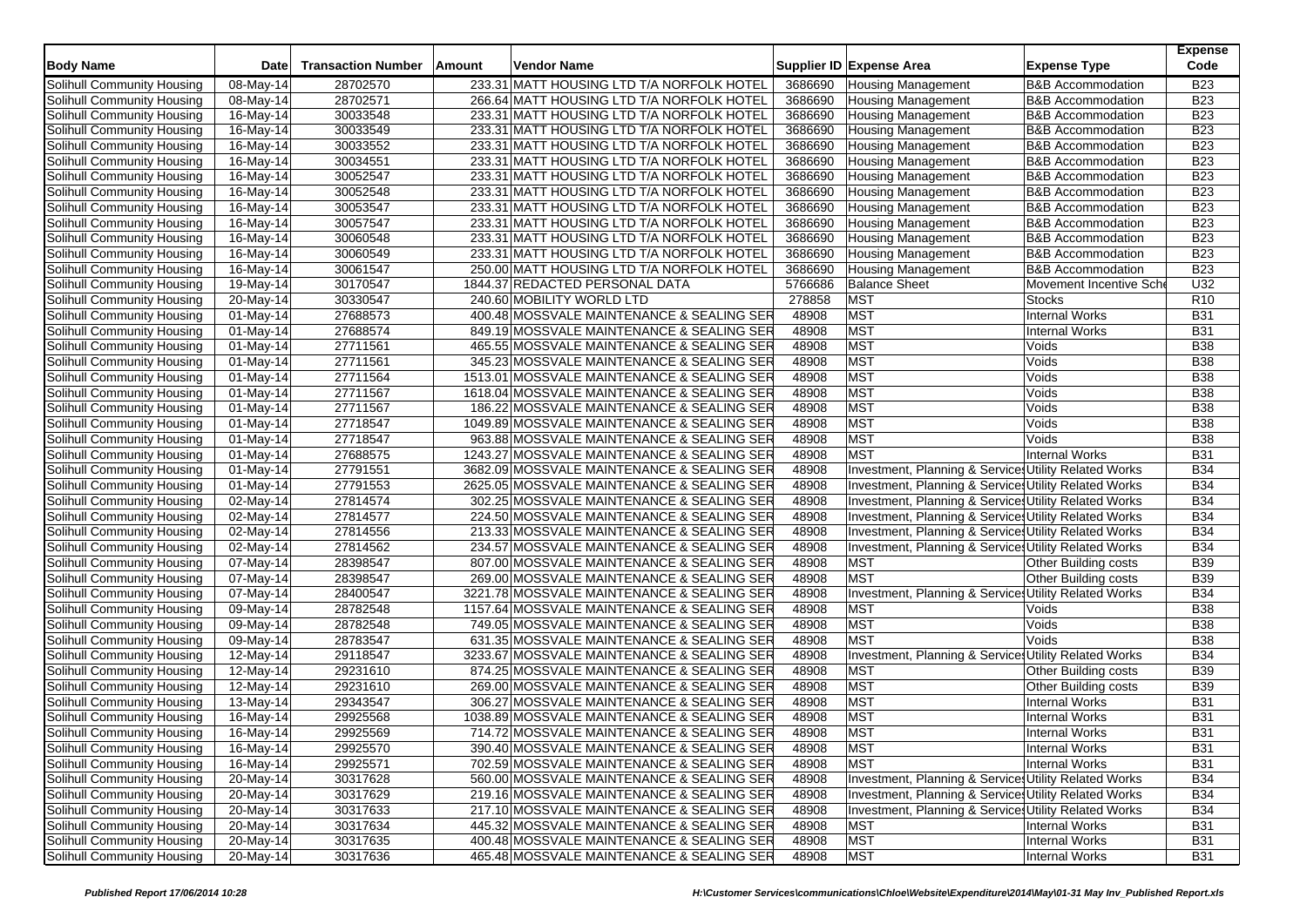| <b>Body Name</b>           | <b>Date</b>             | <b>Transaction Number</b> | Amount | Vendor Name                                 |                    | Supplier ID Expense Area                                | <b>Expense Type</b>            | <b>Expense</b><br>Code             |
|----------------------------|-------------------------|---------------------------|--------|---------------------------------------------|--------------------|---------------------------------------------------------|--------------------------------|------------------------------------|
| Solihull Community Housing | $20$ -May-14            | 30317637                  |        | 427.45 MOSSVALE MAINTENANCE & SEALING SER   | 48908              | Investment, Planning & Service: Utility Related Works   |                                | <b>B34</b>                         |
| Solihull Community Housing | 14-May-14               | 29515549                  |        | 8507.76 MOSSVALE MAINTENANCE & SEALING SER  | 48908              | Capital                                                 | <b>Contractor Payments</b>     | <b>B70</b>                         |
| Solihull Community Housing | 13-May-14               | 29340547                  |        | 414.73 MOSSVALE MAINTENANCE & SEALING SER   | 48908              | Capital                                                 | <b>Contractor Payments</b>     | <b>B70</b>                         |
| Solihull Community Housing | $\overline{13}$ -May-14 | 29348547                  |        | 401.65 MOSSVALE MAINTENANCE & SEALING SER   | 48908              | Capital                                                 | <b>Contractor Payments</b>     | <b>B70</b>                         |
| Solihull Community Housing | 13-May-14               | 29368547                  |        | 401.65 MOSSVALE MAINTENANCE & SEALING SER   | 48908              | Capital                                                 | Contractor Payments            | <b>B70</b>                         |
| Solihull Community Housing | 23-May-14               | 31264599                  |        | 233.58 MOSSVALE MAINTENANCE & SEALING SER   | 48908              | Investment, Planning & Services Utility Related Works   |                                | <b>B34</b>                         |
| Solihull Community Housing | $23-May-14$             | 31264600                  |        | 328.75 MOSSVALE MAINTENANCE & SEALING SER   | 48908              | Investment, Planning & Services Utility Related Works   |                                | <b>B34</b>                         |
| Solihull Community Housing | 23-May-14               | 31264611                  |        | 400.48 MOSSVALE MAINTENANCE & SEALING SER   | 48908              | <b>MST</b>                                              | <b>Internal Works</b>          | <b>B31</b>                         |
| Solihull Community Housing | 28-May-14               | 31895547                  |        | 337.45 MOSSVALE MAINTENANCE & SEALING SER   | 48908              | Capital                                                 | Contractor Payments            | <b>B70</b>                         |
| Solihull Community Housing | $28$ -May-14            | 31897547                  |        | 885.36 MOSSVALE MAINTENANCE & SEALING SER   | 48908              | <b>MST</b>                                              | <b>Other Works</b>             | <b>B32</b>                         |
| Solihull Community Housing | 28-May-14               | 31902547                  |        | 656.37 MOSSVALE MAINTENANCE & SEALING SER   | 48908              | <b>MST</b>                                              | <b>Other Works</b>             | <b>B32</b>                         |
| Solihull Community Housing | 28-May-14               | 31898547                  |        | 800.43 MOSSVALE MAINTENANCE & SEALING SER   | 48908              | Capital                                                 | Contractor Payments            | <b>B70</b>                         |
| Solihull Community Housing | 28-May-14               | 31900547                  |        | 295.93 MOSSVALE MAINTENANCE & SEALING SER   | 48908              | <b>MST</b>                                              | <b>Internal Works</b>          | <b>B31</b>                         |
| Solihull Community Housing | 01-May-14               | 27688566                  |        | 244.88 MTD SCAFFOLDING LTD                  | 233945             | <b>MST</b>                                              | <b>External Structures</b>     | <b>B33</b>                         |
| Solihull Community Housing | 01-May-14               | 27688563                  |        | 733.61 MTD SCAFFOLDING LTD                  | 233945             | <b>MST</b>                                              | <b>External Structures</b>     | <b>B33</b>                         |
| Solihull Community Housing | 01-May-14               | 27688564                  |        | 367.32 MTD SCAFFOLDING LTD                  | 233945             | <b>MST</b>                                              | <b>External Structures</b>     | <b>B33</b>                         |
| Solihull Community Housing | 01-May-14               | 27688565                  |        | 411.57 MTD SCAFFOLDING LTD                  | 233945             | <b>MST</b>                                              | <b>External Structures</b>     | <b>B33</b>                         |
| Solihull Community Housing | $\overline{0}$ 1-May-14 | 27688567                  |        | 367.32 MTD SCAFFOLDING LTD                  | 233945             | <b>MST</b>                                              | <b>External Structures</b>     | <b>B33</b>                         |
| Solihull Community Housing | 01-May-14               | 27688568                  |        | 805.20 MTD SCAFFOLDING LTD                  | 233945             | <b>MST</b>                                              | <b>External Structures</b>     | <b>B33</b>                         |
| Solihull Community Housing | 01-May-14               | 27688569                  |        | 828.72 MTD SCAFFOLDING LTD                  | 233945             | <b>MST</b>                                              | <b>External Structures</b>     | <b>B33</b>                         |
| Solihull Community Housing | 01-May-14               | 27688570                  |        | 402.60 MTD SCAFFOLDING LTD                  | 233945             | <b>MST</b>                                              | <b>External Structures</b>     | <b>B33</b>                         |
| Solihull Community Housing | 01-May-14               | 27688571                  |        | 443.76 MTD SCAFFOLDING LTD                  | 233945             | <b>MST</b>                                              | <b>External Structures</b>     | <b>B33</b>                         |
| Solihull Community Housing | 01-May-14               | 27688572                  |        | 213.78 MTD SCAFFOLDING LTD                  | 233945             | <b>MST</b>                                              | <b>External Structures</b>     | <b>B33</b>                         |
| Solihull Community Housing | 02-May-14               | 27814548                  |        | 550.46 MTD SCAFFOLDING LTD                  | 233945             | <b>MST</b>                                              | <b>External Structures</b>     | <b>B33</b>                         |
| Solihull Community Housing | 14-May-14               | 29518548                  |        | 463.22 NEOPOST FINANCE LTD                  | 115406             | Finance                                                 |                                | D <sub>21</sub>                    |
| Solihull Community Housing |                         | 29593547                  |        | 855.53 NEOPOST FINANCE LTD                  | 115406             | Finance                                                 | Postages                       | D <sub>21</sub>                    |
| Solihull Community Housing | 14-May-14<br>16-May-14  | 30032547                  |        | 4900.00 NEOPOST LTD                         | 6967               | Finance                                                 | Postages<br>Postages           | D <sub>21</sub>                    |
| Solihull Community Housing | 01-May-14               | 27691549                  |        | 222.79 NICHOLLS & CLARKE BUILDING PRODUCTS  | 176278             | <b>MST</b>                                              | <b>Stocks</b>                  | R <sub>10</sub>                    |
| Solihull Community Housing | 01-May-14               | 27691550                  |        | 5623.95 NICHOLLS & CLARKE BUILDING PRODUCTS | 176278             | <b>MST</b>                                              | Stocks                         | R <sub>10</sub>                    |
| Solihull Community Housing | $12-May-14$             | 29206547                  |        | 487.79 NICHOLLS & CLARKE BUILDING PRODUCTS  | 176278             | <b>MST</b>                                              | <b>Stocks</b>                  | R <sub>10</sub>                    |
|                            |                         |                           |        |                                             | 176278             | <b>MST</b>                                              |                                |                                    |
| Solihull Community Housing | 12-May-14               | 29206550                  |        | 707.41 NICHOLLS & CLARKE BUILDING PRODUCTS  |                    | <b>MST</b>                                              | <b>Stocks</b><br><b>Stocks</b> | R <sub>10</sub><br>R <sub>10</sub> |
| Solihull Community Housing | 12-May-14               | 29206551                  |        | 249.96 NICHOLLS & CLARKE BUILDING PRODUCTS  | 176278             |                                                         |                                |                                    |
| Solihull Community Housing | $01$ -May-14            | 27718549                  |        | 798.00 NIYAA PEOPLE                         | 1651616            | Investment, Planning & Service: Agency Staff            |                                | A60                                |
| Solihull Community Housing | 01-May-14               | 27718550                  |        | 828.00 NIYAA PEOPLE                         | 1651616            | Investment, Planning & Service: Agency Staff            |                                | A60                                |
| Solihull Community Housing | 12-May-14               | 29120547                  |        | 996.00 NIYAA PEOPLE                         | 1651616            | Investment, Planning & Service Agency Staff             |                                | A60                                |
| Solihull Community Housing | 23-May-14               | 31404547                  |        | 684.00 NIYAA PEOPLE                         | 1651616            | Investment, Planning & Service: Agency Staff            |                                | A60                                |
| Solihull Community Housing | 23-May-14               | 31384547                  |        | 543.75 NIYAA PEOPLE                         | 1651616            | <b>MST</b>                                              | <b>Agency Staff</b>            | A60                                |
| Solihull Community Housing | 23-May-14               | 31388547                  |        | 591.00 NIYAA PEOPLE                         | 1651616<br>1651616 | <b>MST</b>                                              | <b>Agency Staff</b>            | A60                                |
| Solihull Community Housing | 28-May-14               | 31858547                  |        | 966.00 NIYAA PEOPLE                         |                    | Investment, Planning & Service: Agency Staff            |                                | A60                                |
| Solihull Community Housing | 30-May-14               | 32106547                  |        | 938.55 NIYAA PEOPLE                         | 1651616            | Investment, Planning & Service: Agency Staff            |                                | A60                                |
| Solihull Community Housing | 01-May-14               | 27688576                  |        | 2810.92 NOVUS PROPERTY SOLUTIONS            | 3522686            | <b>MST</b>                                              | Voids                          | <b>B38</b>                         |
| Solihull Community Housing | 01-May-14               | 27688577                  |        | 1676.71 NOVUS PROPERTY SOLUTIONS            | 3522686            | <b>MST</b>                                              | Voids                          | <b>B38</b>                         |
| Solihull Community Housing | $01$ -May-14            | 27688578                  |        | 401.76 NOVUS PROPERTY SOLUTIONS             | 3522686            | <b>MST</b>                                              | <b>Internal Works</b>          | <b>B31</b>                         |
| Solihull Community Housing | 02-May-14               | 27814594                  |        | 1515.60 NOVUS PROPERTY SOLUTIONS            | 3522686 MST        |                                                         | Internal Works                 | <b>B31</b>                         |
| Solihull Community Housing | 20-May-14               | 30317640                  |        | 539.00 NOVUS PROPERTY SOLUTIONS             | 3522686            | <b>MST</b>                                              | <b>Internal Works</b>          | <b>B31</b>                         |
| Solihull Community Housing | $\overline{2}$ 0-May-14 | 30317642                  |        | 476.40 NOVUS PROPERTY SOLUTIONS             | 3522686            | <b>MST</b>                                              | <b>Internal Works</b>          | <b>B31</b>                         |
| Solihull Community Housing | 20-May-14               | 30317648                  |        | 251.40 NOVUS PROPERTY SOLUTIONS             | 3522686            | <b>MST</b>                                              | <b>Internal Works</b>          | <b>B31</b>                         |
| Solihull Community Housing | 07-May-14               | 28402548                  |        | 7737.00 NOVUS PROPERTY SOLUTIONS            | 3522686            | Investment, Planning & Service: Planned Works - Progran |                                | <b>B36</b>                         |
| Solihull Community Housing | 07-May-14               | 28403547                  |        | 11880.75 NOVUS PROPERTY SOLUTIONS           | 3522686            | Capital                                                 | Contractor Payments            | <b>B70</b>                         |
| Solihull Community Housing | 28-May-14               | 31863547                  |        | 377.00 NOVUS PROPERTY SOLUTIONS             | 3522686            | Investment, Planning & Service: Planned Works - Progran |                                | <b>B36</b>                         |
| Solihull Community Housing | 02-May-14               | 27814585                  |        | 334.47 NPOWER BUSINESS & SOCIAL HOUSING LT  | 2846690            | Investment, Planning & Service: Utility Related Works   |                                | <b>B34</b>                         |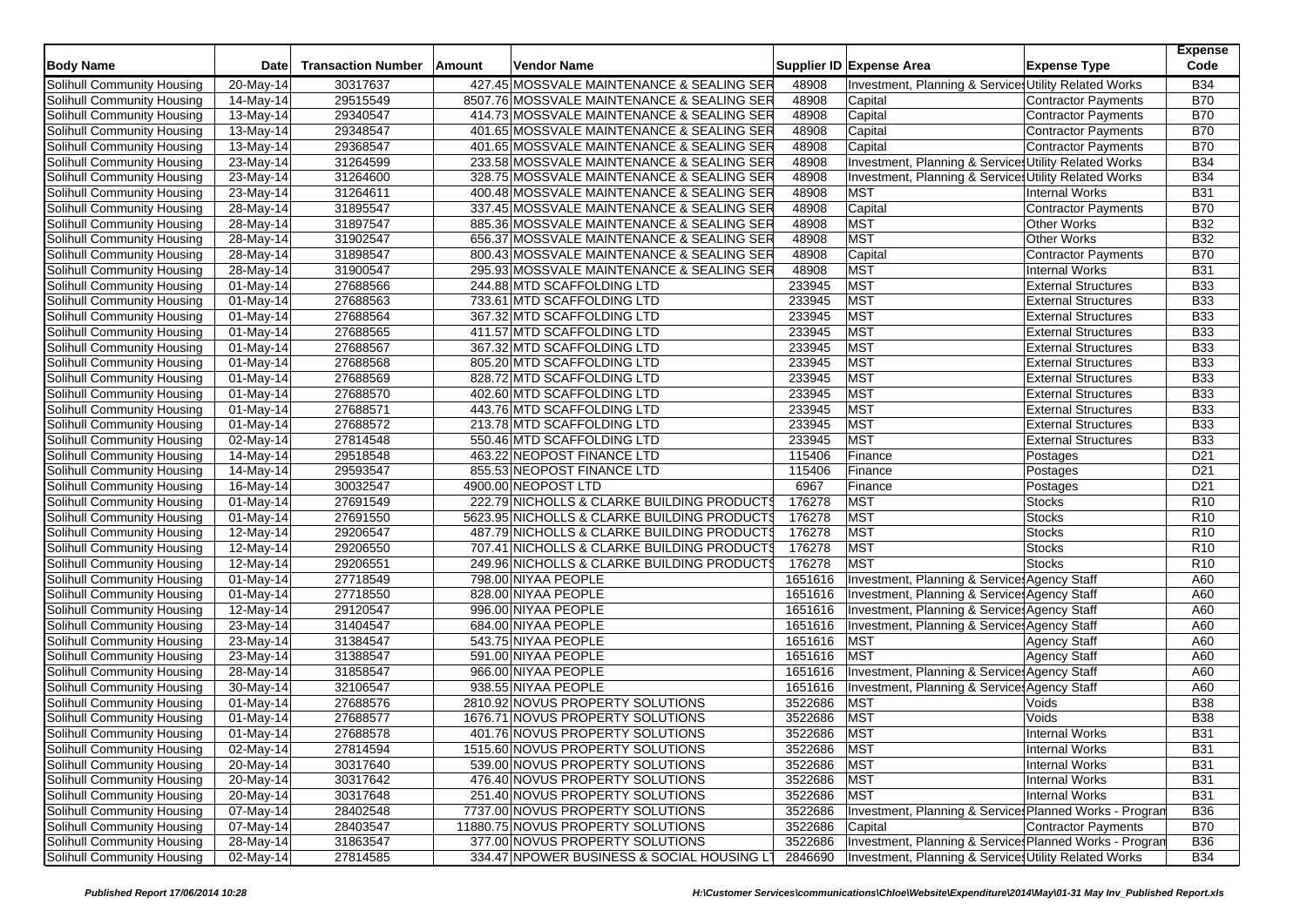| <b>Body Name</b>           | Date                    | <b>Transaction Number</b> | Amount | Vendor Name                                  |         | Supplier ID Expense Area                              | <b>Expense Type</b>                 | <b>Expense</b><br>Code |
|----------------------------|-------------------------|---------------------------|--------|----------------------------------------------|---------|-------------------------------------------------------|-------------------------------------|------------------------|
| Solihull Community Housing | $\overline{0}$ 2-May-14 | 27814590                  |        | 334.45 NPOWER BUSINESS & SOCIAL HOUSING LT   | 2846690 | Investment, Planning & Service: Utility Related Works |                                     | <b>B34</b>             |
| Solihull Community Housing | 02-May-14               | 27814591                  |        | 280.26 NPOWER BUSINESS & SOCIAL HOUSING LT   | 2846690 | Investment, Planning & Service: Utility Related Works |                                     | <b>B34</b>             |
| Solihull Community Housing | 07-May-14               | 28406548                  |        | 291.80 NPOWER BUSINESS & SOCIAL HOUSING LT   | 2846690 | <b>MST</b>                                            | Voids                               | <b>B38</b>             |
| Solihull Community Housing | 07-May-14               | 28406548                  |        | 58.36 NPOWER BUSINESS & SOCIAL HOUSING LT    | 2846690 | <b>MST</b>                                            | Voids                               | <b>B38</b>             |
| Solihull Community Housing | 07-May-14               | 28408547                  |        | 170.40 NPOWER BUSINESS & SOCIAL HOUSING LT   | 2846690 | <b>MST</b>                                            | Voids                               | <b>B38</b>             |
| Solihull Community Housing | 07-May-14               | 28408547                  |        | 56.80 NPOWER BUSINESS & SOCIAL HOUSING LT    | 2846690 | <b>MST</b>                                            | Voids                               | <b>B38</b>             |
| Solihull Community Housing | $\overline{0}$ 7-May-14 | 28412547                  |        | 985.13 NPOWER BUSINESS & SOCIAL HOUSING LT   | 2846690 | Investment, Planning & Services Utility Related Works |                                     | <b>B34</b>             |
| Solihull Community Housing | 09-May-14               | 28769581                  |        | 334.45 NPOWER BUSINESS & SOCIAL HOUSING L'   | 2846690 | Investment, Planning & Service: Utility Related Works |                                     | <b>B34</b>             |
| Solihull Community Housing | 09-May-14               | 28785547                  |        | 48208.05 NPOWER BUSINESS & SOCIAL HOUSING LT | 2846690 | Investment, Planning & Service: Utility Related Works |                                     | <b>B34</b>             |
| Solihull Community Housing | $\overline{1}$ 2-May-14 | 29121547                  |        | 1138.80 NPOWER BUSINESS & SOCIAL HOUSING LT  | 2846690 | Investment, Planning & Service: Utility Related Works |                                     | <b>B34</b>             |
| Solihull Community Housing | 12-May-14               | 29122547                  |        | 2007.13 NPOWER BUSINESS & SOCIAL HOUSING L'  | 2846690 | Investment, Planning & Services Utility Related Works |                                     | <b>B34</b>             |
| Solihull Community Housing | 12-May-14               | 29125547                  |        | 4459.93 NPOWER BUSINESS & SOCIAL HOUSING LT  | 2846690 | Investment, Planning & Services Utility Related Works |                                     | <b>B34</b>             |
| Solihull Community Housing | 13-May-14               | 29251598                  |        | 402.46 NPOWER BUSINESS & SOCIAL HOUSING LT   | 2846690 | Investment, Planning & Services Utility Related Works |                                     | <b>B34</b>             |
| Solihull Community Housing | 13-May-14               | 29372547                  |        | 261.09 NPOWER BUSINESS & SOCIAL HOUSING LT   | 2846690 | Capital                                               | Contractor Payments                 | <b>B70</b>             |
| Solihull Community Housing | 16-May-14               | 30062548                  |        | 3111.14 NPOWER BUSINESS & SOCIAL HOUSING LT  | 2846690 | Investment, Planning & Services Utility Related Works |                                     | <b>B34</b>             |
| Solihull Community Housing | 16-May-14               | 30065547                  |        | 5006.14 NPOWER BUSINESS & SOCIAL HOUSING L'  | 2846690 | Investment, Planning & Services Utility Related Works |                                     | <b>B34</b>             |
| Solihull Community Housing | 21-May-14               | 30757548                  |        | 4810.32 NPOWER BUSINESS & SOCIAL HOUSING LT  | 2846690 | Investment, Planning & Services Utility Related Works |                                     | <b>B34</b>             |
| Solihull Community Housing | 23-May-14               | 31407547                  |        | 232.19 NPOWER BUSINESS & SOCIAL HOUSING LT   | 2846690 | <b>MST</b>                                            | Voids                               | <b>B38</b>             |
| Solihull Community Housing | 23-May-14               | 31407547                  |        | 165.85 NPOWER BUSINESS & SOCIAL HOUSING LT   | 2846690 | <b>MST</b>                                            | Voids                               | <b>B38</b>             |
| Solihull Community Housing | 23-May-14               | 31410548                  |        | 4021.92 NPOWER BUSINESS & SOCIAL HOUSING LT  | 2846690 | Investment, Planning & Services Utility Related Works |                                     | <b>B34</b>             |
| Solihull Community Housing | 23-May-14               | 31411549                  |        | 1401.06 NPOWER BUSINESS & SOCIAL HOUSING LT  | 2846690 | Investment, Planning & Service: Utility Related Works |                                     | <b>B34</b>             |
| Solihull Community Housing | 23-May-14               | 31412548                  |        | 3299.60 NPOWER BUSINESS & SOCIAL HOUSING L   | 2846690 | Investment, Planning & Services Utility Related Works |                                     | <b>B34</b>             |
| Solihull Community Housing | 23-May-14               | 31413549                  |        | 1168.00 NPOWER BUSINESS & SOCIAL HOUSING LT  | 2846690 | Investment, Planning & Services Utility Related Works |                                     | <b>B34</b>             |
| Solihull Community Housing | $\overline{23}$ -May-14 | 31414547                  |        | 4204.80 NPOWER BUSINESS & SOCIAL HOUSING LT  | 2846690 | Investment, Planning & Services Utility Related Works |                                     | <b>B34</b>             |
| Solihull Community Housing | 23-May-14               | 31500548                  |        | 426.00 NPOWER BUSINESS & SOCIAL HOUSING L'   | 2846690 | <b>MST</b>                                            | Voids                               | <b>B38</b>             |
| Solihull Community Housing | 23-May-14               | 31500548                  |        | 439.07 NPOWER BUSINESS & SOCIAL HOUSING LT   | 2846690 | <b>MST</b>                                            | Voids                               | <b>B38</b>             |
| Solihull Community Housing | $28$ -May-14            | 31892547                  |        | 2471.05 OAKLEAF COMMERCIAL SERVICES LTD      | 5136686 | Capital                                               | <b>Contractor Payments</b>          | <b>B70</b>             |
| Solihull Community Housing | 28-May-14               | 31893547                  |        | 2459.89 OAKLEAF COMMERCIAL SERVICES LTD      | 5136686 | Capital                                               | <b>Contractor Payments</b>          | <b>B70</b>             |
| Solihull Community Housing | 20-May-14               | 30317613                  |        | 324.34 OPENVIEW SECURITY SOLUTIONS LTD       | 2385686 | Investment, Planning & Services Utility Related Works |                                     | <b>B34</b>             |
| Solihull Community Housing | 09-May-14               | 28787547                  |        | 1131.58 PENNINGTON CHOICE LTD                | 227134  | Investment, Planning & Service Other Fees and Charges |                                     | D <sub>59</sub>        |
| Solihull Community Housing | 12-May-14               | 29188551                  |        | 1006.80 PHS GROUP PLC                        | 82208   | Finance                                               | <b>Other Premises Costs</b>         | <b>B90</b>             |
| Solihull Community Housing | 12-May-14               | 29189550                  |        | 239.85 PHS GROUP PLC                         | 82208   | Finance                                               | <b>Other Premises Costs</b>         | <b>B90</b>             |
| Solihull Community Housing | 23-May-14               | 31415547                  |        | 266.50 PHS GROUP PLC                         | 82208   | Finance                                               | <b>Other Premises Costs</b>         | <b>B90</b>             |
| Solihull Community Housing | 28-May-14               | 31865577                  |        | 1352.56 PHS GROUP PLC                        | 82208   | Finance                                               | <b>Other Premises Costs</b>         | <b>B90</b>             |
| Solihull Community Housing | 28-May-14               | 31871547                  |        | 1006.80 PHS GROUP PLC                        | 82208   | Finance                                               | <b>Other Premises Costs</b>         | <b>B90</b>             |
| Solihull Community Housing | 09-May-14               | 28789547                  |        | 760.00 PINNACLE HOUSING LTD                  | 280244  | <b>Balance Sheet</b>                                  | Creditors                           | S08                    |
| Solihull Community Housing | 09-May-14               | 28791547                  |        | 8756.21 PINNACLE HOUSING LTD                 | 280244  | <b>Balance Sheet</b>                                  | Creditors                           | <b>S08</b>             |
| Solihull Community Housing | 09-May-14               | 28793547                  |        | 57464.02 PINNACLE HOUSING LTD                | 280244  | <b>Balance Sheet</b>                                  | Creditors                           | <b>S08</b>             |
| Solihull Community Housing | 09-May-14               | 28788547                  |        | 3601.96 PINNACLE HOUSING LTD                 | 280244  | Finance                                               | Cleaning                            | <b>B50</b>             |
| Solihull Community Housing | $\overline{01}$ -May-14 | 27718553                  |        | 780.00 PURE IMAGINATION DESIGN               | 266700  | <b>Customer Services</b>                              | Printing                            | D80                    |
| Solihull Community Housing | 07-May-14               | 28414547                  |        | 1372.37 QUALITY GAS AUDIT SERVICES LTD       | 118053  | Investment, Planning & Services Utility Related Works |                                     | <b>B34</b>             |
| Solihull Community Housing | 07-May-14               | 28416547                  |        | 339.25 RANDSTAD EMPLOYMENT BUREAU LTD        | 54515   | Finance                                               | <b>Agency Staff</b>                 | A60                    |
| Solihull Community Housing | 14-May-14               | 29528548                  |        | 425.50 RANDSTAD EMPLOYMENT BUREAU LTD        | 54515   | Finance                                               | Agency Staff                        | A60                    |
| Solihull Community Housing | 16-May-14               | 30078547                  |        | 261.63 RANDSTAD EMPLOYMENT BUREAU LTD        | 54515   | <b>Housing Management</b>                             | Pay: APT & C                        | A10                    |
| Solihull Community Housing | 21-May-14               | 30760547                  |        | 339.25 RANDSTAD EMPLOYMENT BUREAU LTD        | 54515   | Finance                                               |                                     | A60                    |
| Solihull Community Housing | 23-May-14               | 31417547                  |        | 258.75 RANDSTAD EMPLOYMENT BUREAU LTD        | 54515   | <b>Housing Management</b>                             | <b>Agency Staff</b><br>Pay: APT & C | A10                    |
| Solihull Community Housing | 09-May-14               | 28794548                  |        | 320.00 RAPIDE COMMUNICATION LIMITED          | 219590  | <b>MST</b>                                            | Telephones                          | D40                    |
| Solihull Community Housing | 09-May-14               | 28795547                  |        | 247.53 REED                                  | 260459  | <b>Customer Services</b>                              | <b>Agency Staff</b>                 | A60                    |
| Solihull Community Housing | 15-May-14               |                           |        | 307.74 REED                                  | 260459  | <b>Customer Services</b>                              | <b>Agency Staff</b>                 |                        |
| Solihull Community Housing | 23-May-14               | 29872547<br>31503547      |        | 240.84 REED                                  | 260459  | <b>Customer Services</b>                              |                                     | A60                    |
| Solihull Community Housing |                         |                           |        | 728.00 RESOURCING GROUP                      | 131156  |                                                       | <b>Agency Staff</b>                 | A60                    |
|                            | 12-May-14               | 29193547                  |        |                                              |         | Investment, Planning & Service: Agency Staff          |                                     | A60                    |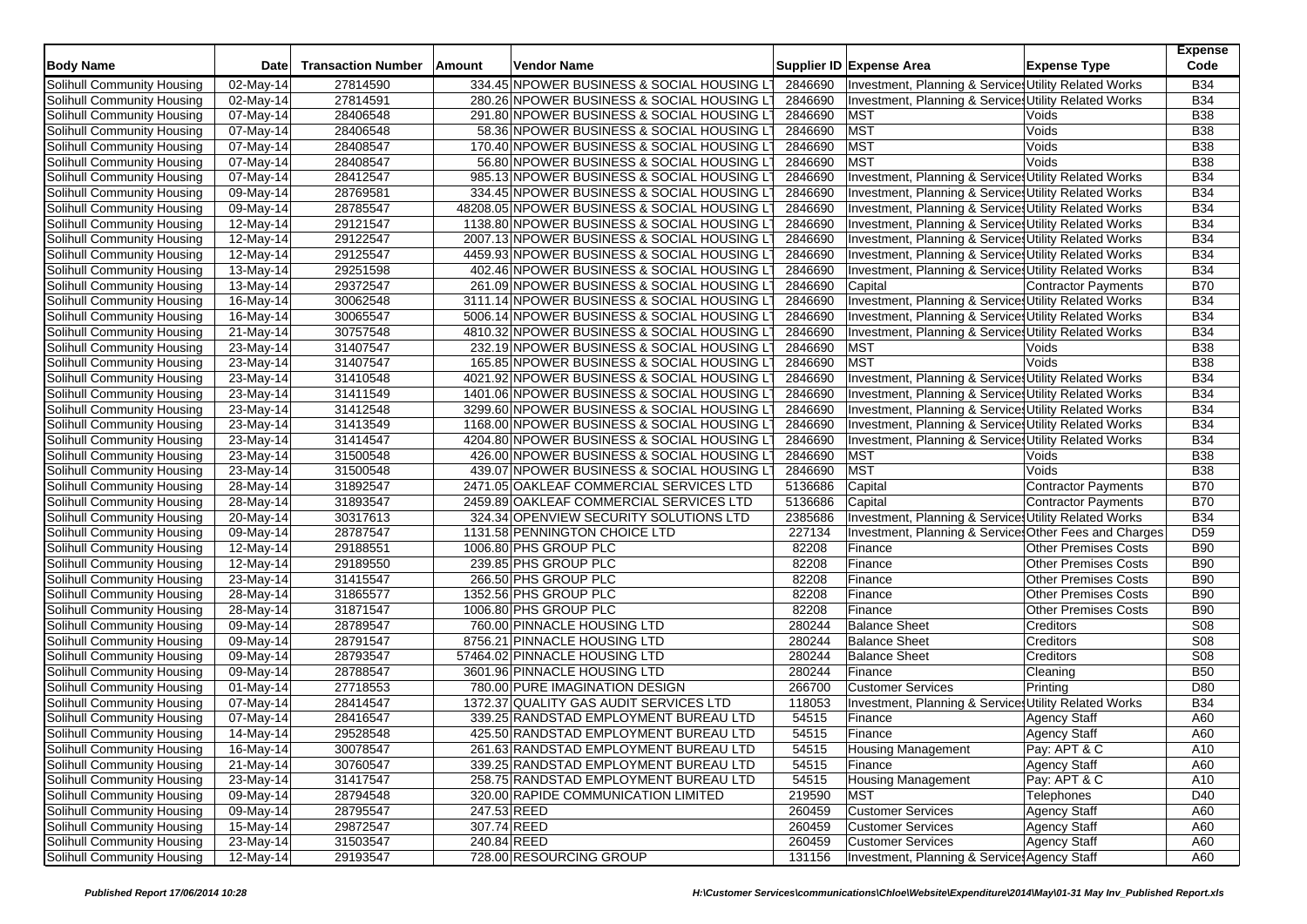| <b>Body Name</b>           | Date                    | <b>Transaction Number</b> | Amount | Vendor Name                                                          |                  | Supplier ID Expense Area                                | <b>Expense Type</b>                    | <b>Expense</b><br>Code        |
|----------------------------|-------------------------|---------------------------|--------|----------------------------------------------------------------------|------------------|---------------------------------------------------------|----------------------------------------|-------------------------------|
| Solihull Community Housing | 07-May-14               | 28417547                  |        | 888.00 RESOURCING GROUP                                              | 131156           | Investment, Planning & Service: Agency Staff            |                                        | A60                           |
| Solihull Community Housing | 12-May-14               | 29190547                  |        | 888.00 RESOURCING GROUP                                              | 131156           | Investment, Planning & Service: Agency Staff            |                                        | A60                           |
| Solihull Community Housing | 12-May-14               | 29192547                  |        | 888.00 RESOURCING GROUP                                              | 131156           | Investment, Planning & Service: Agency Staff            |                                        | A60                           |
| Solihull Community Housing | $30-May-14$             | 32108547                  |        | 1007.75 RESOURCING GROUP                                             | 131156           | Investment, Planning & Services Agency Staff            |                                        | A60                           |
| Solihull Community Housing | 12-May-14               | 29193548                  |        | 2587.00 RICOH UK LTD                                                 | 54723            | Capital                                                 | ICT - General                          | D <sub>30</sub>               |
| Solihull Community Housing | 23-May-14               | 31504547                  |        | 2338.16 SAP UK LTD                                                   | 5485686          | <b>Customer Services</b>                                | <b>ICT Software</b>                    | D31                           |
| Solihull Community Housing | $\overline{07}$ -May-14 | 28418547                  |        | 417.00 SAPPHIRE MANAGEMENT SERVICES UK LT                            | 209446           | <b>Housing Management</b>                               | <b>Tenant Medicals</b>                 | D63                           |
| Solihull Community Housing | 30-May-14               | 32094547                  |        | 1247.88 SEVERN TRENT WATER LTD                                       | 7745             | Finance                                                 | Water                                  | <b>B12</b>                    |
| Solihull Community Housing | 09-May-14               | 28796547                  |        | 2980.31 SITEXORBIS                                                   | 234075           | <b>Customer Services</b>                                | Other Fees and Charges                 | D <sub>59</sub>               |
| Solihull Community Housing | $\overline{0}9$ -May-14 | 28796547                  |        | 308.33 SITEXORBIS                                                    | 234075           | <b>Customer Services</b>                                | Other Fees and Charges                 | D <sub>59</sub>               |
| Solihull Community Housing | 01-May-14               | 27795547                  |        | 720.00 SMITHYS HOTEL UK LTD                                          | 4075686          | <b>Housing Management</b>                               | <b>B&amp;B Accommodation</b>           | <b>B23</b>                    |
| Solihull Community Housing | 01-May-14               | 27795548                  |        | 840.00 SMITHYS HOTEL UK LTD                                          | 4075686          | <b>Housing Management</b>                               | <b>B&amp;B Accommodation</b>           | <b>B23</b>                    |
| Solihull Community Housing | 07-May-14               | 28419547                  |        | 840.00 SMITHYS HOTEL UK LTD                                          | 4075686          | <b>Housing Management</b>                               | <b>B&amp;B</b> Accommodation           | <b>B23</b>                    |
| Solihull Community Housing |                         | 31420548                  |        | 960.00 SMITHYS HOTEL UK LTD                                          | 4075686          |                                                         | <b>B&amp;B</b> Accommodation           | <b>B23</b>                    |
| Solihull Community Housing | 23-May-14               | 27913547                  |        | 289.00 SOLIHULL COMMUNITY HOUSING                                    | 102685           | <b>Housing Management</b><br>Housing Management         | Electricity                            | <b>B11</b>                    |
|                            | 06-May-14               |                           |        |                                                                      |                  |                                                         |                                        |                               |
| Solihull Community Housing | 06-May-14               | 27913547                  |        | 16.00 SOLIHULL COMMUNITY HOUSING                                     | 102685           | <b>Housing Management</b>                               | <b>Public Transport</b>                | C <sub>20</sub><br><b>B11</b> |
| Solihull Community Housing | 16-May-14               | 30087547<br>30087547      |        | 293.00 SOLIHULL COMMUNITY HOUSING<br>8.00 SOLIHULL COMMUNITY HOUSING | 102685<br>102685 | <b>Housing Management</b><br>Housing Management         | Electricity<br><b>Public Transport</b> | C <sub>20</sub>               |
| Solihull Community Housing | 16-May-14               |                           |        |                                                                      |                  |                                                         | Other Supplies And Serv                | D90                           |
| Solihull Community Housing | 16-May-14               | 30087547<br>30087547      |        | 13.50 SOLIHULL COMMUNITY HOUSING<br>4.98 SOLIHULL COMMUNITY HOUSING  | 102685<br>102685 | <b>Housing Management</b>                               | Other Supplies And Serv                | D90                           |
| Solihull Community Housing | 16-May-14               |                           |        |                                                                      |                  | <b>Housing Management</b>                               |                                        |                               |
| Solihull Community Housing | 14-May-14               | 29595547                  |        | 29966.82 SOLIHULL MBC                                                | 80026            | Finance                                                 | <b>Bank Charges</b>                    | D <sub>57</sub>               |
| Solihull Community Housing | 14-May-14               | 29595547                  |        | 26303.68 SOLIHULL MBC                                                | 80026            | <b>Balance Sheet</b>                                    | Creditor: Solihull MBC                 | S <sub>09</sub>               |
| Solihull Community Housing | 21-May-14               | 30693547                  |        | 14960.04 SOLIHULL MBC                                                | 9466             | Investment, Planning & Service Revenue Contributions to |                                        | J21                           |
| Solihull Community Housing | 30-May-14               | 32115547                  |        | 650.00 SOLIHULL MBC                                                  | 9466             | Capital                                                 | <b>Contractor Payments</b>             | <b>B70</b>                    |
| Solihull Community Housing | 02-May-14               | 27816547                  |        | 30394.87 SOUTHERN ELECTRIC PLC                                       | 76903            | <b>Balance Sheet</b>                                    | Creditors                              | S08                           |
| Solihull Community Housing | 02-May-14               | 27817547                  |        | 1274.90 SOUTHERN ELECTRIC PLC                                        | 76903            | <b>Balance Sheet</b>                                    | Creditors                              | <b>S08</b>                    |
| Solihull Community Housing | 08-May-14               | 28731547                  |        | 340.00 SPECSAVERS CORPORATE EYECARE                                  | 1392609          | <b>Customer Services</b>                                | Other Communication Co                 | D49                           |
| Solihull Community Housing | 09-May-14               | 28766547                  |        | 774.31 STEVEN J BAKER CLIENTS A/C                                    | 165418           | Investment, Planning & Service: Insurances              |                                        | <b>B27</b>                    |
| Solihull Community Housing | 09-May-14               | 28766547                  |        | 154.86 STEVEN J BAKER CLIENTS A/C                                    | 165418           | Investment, Planning & Service Insurances               |                                        | <b>B27</b>                    |
| Solihull Community Housing | 12-May-14               | 29194547                  |        | 5180.25 STEWART ASSOCIATES                                           | 3707706          | Capital                                                 | Contractor Payments                    | <b>B70</b>                    |
| Solihull Community Housing | 01-May-14               | 27691551                  |        | 7630.00 TATE FUEL OILS LTD                                           | 4158688          | <b>MST</b>                                              | <b>Stocks</b>                          | R <sub>10</sub>               |
| Solihull Community Housing | 21-May-14               | 30763548                  |        | 10946.00 TERRY GROUP LTD                                             | 26453            | Capital                                                 | Contractor Payments                    | <b>B70</b>                    |
| Solihull Community Housing | 21-May-14               | 30763548                  |        | 209.00 TERRY GROUP LTD                                               | 26453            | Capital                                                 | <b>Contractor Payments</b>             | <b>B70</b>                    |
| Solihull Community Housing | 06-May-14               | 28215548                  |        | 1826.45 THE BECK CO LTD                                              | 8207             | <b>MST</b>                                              | <b>Stocks</b>                          | R <sub>10</sub>               |
| Solihull Community Housing | 12-May-14               | 29016547                  |        | 1023.55 THE BECK CO LTD                                              | 8207             | <b>MST</b>                                              | Stocks                                 | R <sub>10</sub>               |
| Solihull Community Housing | 12-May-14               | 29018547                  |        | 1226.95 THE BECK CO LTD                                              | 8207             | <b>MST</b>                                              | Stocks                                 | R <sub>10</sub>               |
| Solihull Community Housing | 12-May-14               | 29019547                  |        | 225.72 THE BECK CO LTD                                               | 8207             | <b>MST</b>                                              | <b>Stocks</b>                          | R <sub>10</sub>               |
| Solihull Community Housing | 22-May-14               | 31122547                  |        | 2127.97 THE BECK CO LTD                                              | 8207             | <b>MST</b>                                              | <b>Stocks</b>                          | R <sub>10</sub>               |
| Solihull Community Housing | 14-May-14               | 29596549                  |        | 1185.00 THE KNIGHT PARTNERSHIP                                       | 213344           | Capital                                                 | Contractor Payments                    | <b>B70</b>                    |
| Solihull Community Housing | 14-May-14               | 29596549                  |        | 1678.75 THE KNIGHT PARTNERSHIP                                       | 213344           | Capital                                                 | Misc Charges                           | H <sub>21</sub>               |
| Solihull Community Housing | 21-May-14               | 30694547                  |        | 68221.55 THOMAS VALE CONSTRUCTION                                    | 4649686          | Capital                                                 | <b>Contractor Payments</b>             | <b>B70</b>                    |
| Solihull Community Housing | 08-May-14               | 28637547                  |        | 1701.96 TOTAL GAS & POWER LTD                                        | 687955           | <b>Balance Sheet</b>                                    | Creditors                              | <b>S08</b>                    |
| Solihull Community Housing | 08-May-14               | 28637548                  |        | 3776.80 TOTAL GAS & POWER LTD                                        | 687955           | <b>Balance Sheet</b>                                    | Creditors                              | <b>S08</b>                    |
| Solihull Community Housing | 14-May-14               | 29530549                  |        | 81.12 TYNETEC LTD                                                    | 2050832          | <b>Housing Management</b>                               | Equipment Rental/Lease                 | D <sub>18</sub>               |
| Solihull Community Housing | 14-May-14               | 29530549                  |        | 249.08 TYNETEC LTD                                                   | 2050832          | <b>Housing Management</b>                               | <b>Equipment Rental/Lease</b>          | D <sub>18</sub>               |
| Solihull Community Housing | 09-May-14               | 28769583                  |        | 10097.56 TYRER BUILDING CONTRACTORS                                  | 104269           | <b>MST</b>                                              | Voids                                  | <b>B38</b>                    |
| Solihull Community Housing | 09-May-14               | 28769584                  |        | 14611.48 TYRER BUILDING CONTRACTORS                                  | 104269           | <b>MST</b>                                              | Voids                                  | <b>B38</b>                    |
| Solihull Community Housing | 13-May-14               | 29251602                  |        | 11683.02 TYRER BUILDING CONTRACTORS                                  | 104269           | Capital                                                 | Contractor Payments                    | <b>B70</b>                    |
| Solihull Community Housing | 13-May-14               | 29379547                  |        | 882.13 TYRER BUILDING CONTRACTORS                                    | 104269           | Capital                                                 | <b>Contractor Payments</b>             | <b>B70</b>                    |
| Solihull Community Housing | 13-May-14               | 29380547                  |        | 459.45 TYRER BUILDING CONTRACTORS                                    | 104269           | Capital                                                 | <b>Contractor Payments</b>             | <b>B70</b>                    |
| Solihull Community Housing | 23-May-14               | 31425547                  |        | 795.50 VENNGROUP RECRUITMENT SOLUTIONS                               | 120630           | <b>MST</b>                                              | Agency Staff                           | A60                           |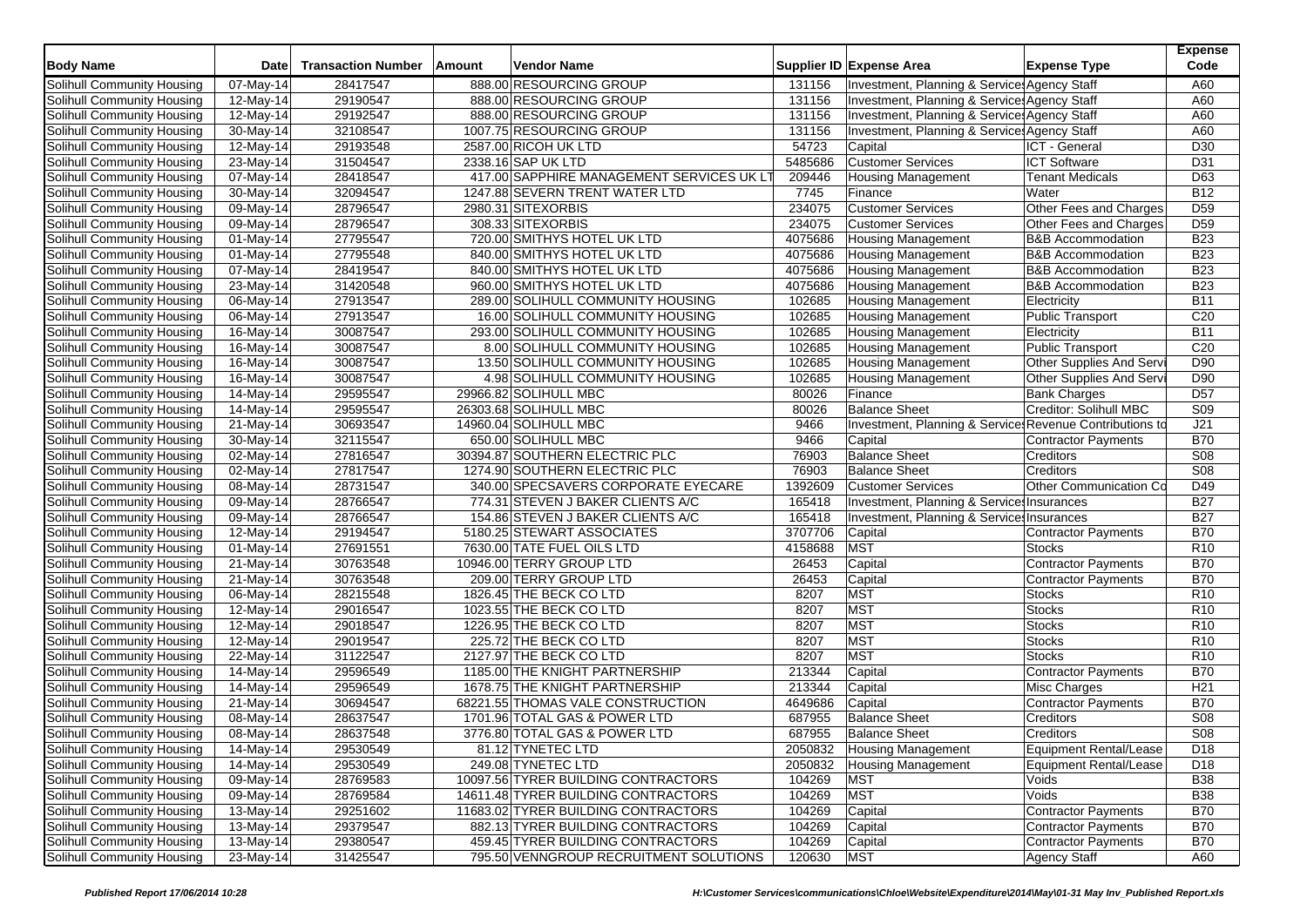| <b>Body Name</b>                                         | Date                    | <b>Transaction Number</b> | Amount | Vendor Name                                                |         | Supplier ID Expense Area  | <b>Expense Type</b>                                      | <b>Expense</b><br>Code |
|----------------------------------------------------------|-------------------------|---------------------------|--------|------------------------------------------------------------|---------|---------------------------|----------------------------------------------------------|------------------------|
| Solihull Community Housing                               | $\overline{2}$ 1-May-14 | 30783548                  |        | 731.00 VENNGROUP RECRUITMENT SOLUTIONS                     | 120630  | <b>MST</b>                | <b>Agency Staff</b>                                      | A60                    |
| Solihull Community Housing                               | 23-May-14               | 31426547                  |        | 774.00 VENNGROUP RECRUITMENT SOLUTIONS                     | 120630  | <b>MST</b>                | <b>Agency Staff</b>                                      | A60                    |
| Solihull Community Housing                               | 30-May-14               | 32122547                  |        | 432.72 VENNGROUP RECRUITMENT SOLUTIONS                     | 120630  | <b>MST</b>                | <b>Agency Staff</b>                                      | A60                    |
| Solihull Community Housing                               | 01-May-14               | 27795551                  |        | 10077.10 VINSHIRE PLUMBING & HEATING LTD                   | 2601688 | Capital                   | Contractor Payments                                      | <b>B70</b>             |
| Solihull Community Housing                               | 21-May-14               | 30785547                  |        | 18166.42 VINSHIRE PLUMBING & HEATING LTD                   | 2601688 | Capital                   | <b>Contractor Payments</b>                               | <b>B70</b>             |
| Solihull Community Housing                               | 21-May-14               | 30786547                  |        | 2123.78 VINSHIRE PLUMBING & HEATING LTD                    | 2601688 | Capital                   | Contractor Payments                                      | <b>B70</b>             |
| Solihull Community Housing                               | 23-May-14               | 31433547                  |        | 15627.74 VINSHIRE PLUMBING & HEATING LTD                   | 2601688 | Capital                   | Contractor Payments                                      | <b>B70</b>             |
| Solihull Community Housing                               | 30-May-14               | 32123547                  |        | 26232.24 VINSHIRE PLUMBING & HEATING LTD                   | 2601688 | Capital                   | Contractor Payments                                      | <b>B70</b>             |
| Solihull Community Housing                               | 30-May-14               | 32124547                  |        | 17079.46 VINSHIRE PLUMBING & HEATING LTD                   | 2601688 | Capital                   | <b>Contractor Payments</b>                               | <b>B70</b>             |
| Solihull Community Housing                               | 30-May-14               | 32125547                  |        | 20989.58 VINSHIRE PLUMBING & HEATING LTD                   | 2601688 | Capital                   | Contractor Payments                                      | <b>B70</b>             |
| Solihull Community Housing                               | 30-May-14               | 32126547                  |        | 2852.77 VINSHIRE PLUMBING & HEATING LTD                    | 2601688 | Capital                   | <b>Contractor Payments</b>                               | <b>B70</b>             |
| Solihull Community Housing                               | 16-May-14               | 30074547                  |        | 1100.00 VIRGIN MEDIA PAYMENTS LTD                          | 172138  | <b>Housing Management</b> | <b>Utility Related Works</b>                             | <b>B34</b>             |
| Solihull Community Housing                               | $\overline{2}$ 1-May-14 | 30765548                  |        | 350.00 WALLACE ROBINSON & MORGAN                           | 8580    | <b>Housing Management</b> | <b>Legal Fees</b>                                        | D <sub>52</sub>        |
| Solihull Community Housing                               | 21-May-14               | 30771547                  |        | 11822.00 WARRIOR DOORS                                     | 2084858 | Capital                   | <b>Contractor Payments</b>                               | <b>B70</b>             |
| Solihull Community Housing                               | 12-May-14               | 29196547                  |        | 125525.50 WATES CONSTRUCTION LTD                           | 272406  | Capital                   | <b>Contractor Payments</b>                               | <b>B70</b>             |
| Solihull Community Housing                               | 09-May-14               | 28802548                  |        | 282.75 WIRELESS INNOVATION LTD                             | 2404686 | <b>Housing Management</b> | Telephones                                               | D40                    |
| Solihull Community Housing                               | 30-May-14               | 32127547                  |        | 246.42 WIRELESS INNOVATION LTD                             | 2404686 | <b>Housing Management</b> | Telephones                                               | D40                    |
| Solihull Community Housing                               | 09-May-14               | 28769558                  |        | 470.99 WOODHULL ROOFING LTD                                | 221070  | <b>MST</b>                | <b>External Structures</b>                               | <b>B33</b>             |
| Solihull Community Housing                               | 09-May-14               | 28769559                  |        | 209.72 WOODHULL ROOFING LTD                                | 221070  | <b>MST</b>                | <b>External Structures</b>                               | <b>B33</b>             |
| Solihull Community Housing                               | 13-May-14               | 29251587                  |        | 280.00 WOODHULL ROOFING LTD                                | 221070  | <b>MST</b>                | <b>External Structures</b>                               | <b>B33</b>             |
| Solihull Community Housing                               | $\overline{1}$ 3-May-14 | 29251588                  |        | 298.32 WOODHULL ROOFING LTD                                | 221070  | <b>MST</b>                | <b>External Structures</b>                               | <b>B33</b>             |
| Solihull Community Housing                               | 13-May-14               | 29251589                  |        | 209.45 WOODHULL ROOFING LTD                                | 221070  | <b>MST</b>                | <b>External Structures</b>                               | <b>B33</b>             |
| Solihull Community Housing                               | 13-May-14               | 29251590                  |        | 233.75 WOODHULL ROOFING LTD                                | 221070  | <b>MST</b>                | <b>External Structures</b>                               | <b>B33</b>             |
| Solihull Community Housing                               | 13-May-14               | 29251591                  |        | 298.53 WOODHULL ROOFING LTD                                | 221070  | <b>MST</b>                | <b>External Structures</b>                               | <b>B33</b>             |
| Solihull Community Housing                               | 13-May-14               | 29251592                  |        | 219.37 WOODHULL ROOFING LTD                                | 221070  | <b>MST</b>                | <b>External Structures</b>                               | <b>B33</b>             |
| Solihull Community Housing                               | 13-May-14               | 29251593                  |        | 486.07 WOODHULL ROOFING LTD                                | 221070  | <b>MST</b>                | <b>External Structures</b>                               | <b>B33</b>             |
| Solihull Community Housing                               | 13-May-14               | 29251594                  |        | 504.78 WOODHULL ROOFING LTD                                | 221070  | <b>MST</b>                | <b>External Structures</b>                               | <b>B33</b>             |
| Solihull Community Housing                               | 13-May-14               | 29251549                  |        | 712.63 WOODHULL ROOFING LTD                                | 221070  | <b>MST</b>                | <b>Internal Works</b>                                    | <b>B31</b>             |
| Solihull Community Housing                               | 13-May-14               | 29251550                  |        | 245.59 WOODHULL ROOFING LTD                                | 221070  | <b>MST</b>                | <b>External Structures</b>                               | <b>B33</b>             |
| Solihull Community Housing                               | 13-May-14               | 29251551                  |        | 419.23 WOODHULL ROOFING LTD                                | 221070  | <b>MST</b>                | <b>External Structures</b>                               | <b>B33</b>             |
| Solihull Community Housing                               | 13-May-14               | 29251552                  |        | 452.82 WOODHULL ROOFING LTD                                | 221070  | <b>MST</b>                | <b>External Structures</b>                               | <b>B33</b>             |
| Solihull Community Housing                               | 13-May-14               | 29251553                  |        | 440.60 WOODHULL ROOFING LTD                                | 221070  | <b>MST</b>                | <b>External Structures</b>                               | <b>B33</b>             |
| Solihull Community Housing                               | 13-May-14               | 29251554                  |        | 831.56 WOODHULL ROOFING LTD                                | 221070  | <b>MST</b>                | <b>External Structures</b>                               | <b>B33</b>             |
| Solihull Community Housing                               | 13-May-14               | 29251564                  |        | 345.64 WOODHULL ROOFING LTD                                | 221070  | <b>MST</b>                | <b>External Structures</b>                               | <b>B33</b>             |
|                                                          |                         | 29251572                  |        | 236.04 WOODHULL ROOFING LTD                                | 221070  | <b>MST</b>                | <b>External Structures</b>                               | <b>B33</b>             |
| Solihull Community Housing                               | 13-May-14               | 29251573                  |        | 343.93 WOODHULL ROOFING LTD                                | 221070  | <b>MST</b>                | <b>External Structures</b>                               | <b>B33</b>             |
| Solihull Community Housing<br>Solihull Community Housing | 13-May-14               | 29251574                  |        | 430.16 WOODHULL ROOFING LTD                                | 221070  | <b>MST</b>                | <b>External Structures</b>                               | <b>B33</b>             |
| Solihull Community Housing                               | 13-May-14               |                           |        |                                                            |         | <b>MST</b>                |                                                          | <b>B33</b>             |
|                                                          | 20-May-14               | 30317556                  |        | 803.45 WOODHULL ROOFING LTD<br>371.47 WOODHULL ROOFING LTD | 221070  |                           | <b>External Structures</b><br><b>External Structures</b> | <b>B33</b>             |
| Solihull Community Housing                               | 20-May-14               | 30317558                  |        |                                                            | 221070  | <b>MST</b><br><b>MST</b>  | <b>External Structures</b>                               |                        |
| Solihull Community Housing                               | 20-May-14               | 30317561<br>30317562      |        | 375.05 WOODHULL ROOFING LTD                                | 221070  | <b>MST</b>                |                                                          | <b>B33</b>             |
| Solihull Community Housing                               | 20-May-14               |                           |        | 270.99 WOODHULL ROOFING LTD                                | 221070  |                           | <b>External Structures</b>                               | <b>B33</b>             |
| Solihull Community Housing                               | 20-May-14               | 30317563                  |        | 349.23 WOODHULL ROOFING LTD                                | 221070  | <b>MST</b>                | <b>External Structures</b>                               | <b>B33</b>             |
| Solihull Community Housing                               | 20-May-14               | 30317565                  |        | 252.63 WOODHULL ROOFING LTD                                | 221070  | <b>MST</b>                | <b>External Structures</b>                               | <b>B33</b>             |
| Solihull Community Housing                               | 20-May-14               | 30317566                  |        | 277.68 WOODHULL ROOFING LTD                                | 221070  | <b>MST</b>                | <b>External Structures</b>                               | <b>B33</b>             |
| Solihull Community Housing                               | 01-May-14               | 27727616                  |        | 573.50 WORKMATES BUILDING TRADES LTD                       | 2185688 | Capital                   | Contractor Payments                                      | <b>B70</b>             |
| Solihull Community Housing                               | $01$ -May-14            | 27727616                  |        | 536.50 WORKMATES BUILDING TRADES LTD                       | 2185688 | <b>MST</b>                | <b>Agency Staff</b>                                      | A60                    |
| Solihull Community Housing                               | $01$ -May-14            | 27732548                  |        | 372.20 WORKMATES BUILDING TRADES LTD                       | 2185688 | <b>MST</b>                | <b>Agency Staff</b>                                      | A60                    |
| Solihull Community Housing                               | 01-May-14               | 27732549                  |        | 518.00 WORKMATES BUILDING TRADES LTD                       | 2185688 | <b>MST</b>                | Agency Staff                                             | A60                    |
| Solihull Community Housing                               | $01$ -May-14            | 27732551                  |        | 420.00 WORKMATES BUILDING TRADES LTD                       | 2185688 | <b>MST</b>                | <b>Agency Staff</b>                                      | A60                    |
| Solihull Community Housing                               | 01-May-14               | 27732551                  |        | 118.65 WORKMATES BUILDING TRADES LTD                       | 2185688 | <b>MST</b>                | <b>Agency Staff</b>                                      | A60                    |
| Solihull Community Housing                               | 01-May-14               | 27732551                  |        | 148.31 WORKMATES BUILDING TRADES LTD                       | 2185688 | Capital                   | Contractor Payments                                      | <b>B70</b>             |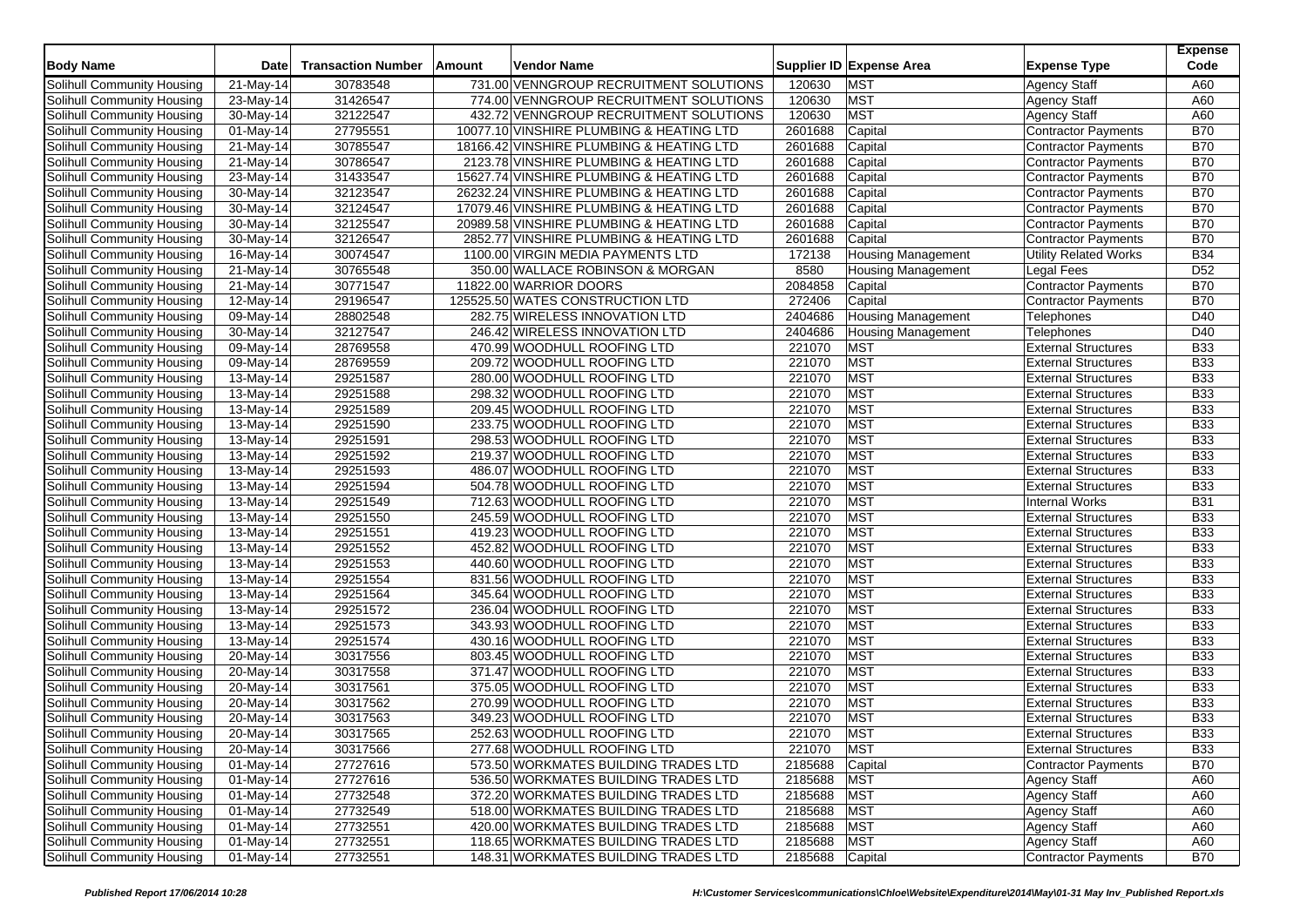| <b>Body Name</b>                  | Date                    | <b>Transaction Number</b> | Amount | Vendor Name                          |             | Supplier ID Expense Area | <b>Expense Type</b>        | <b>Expense</b><br>Code |
|-----------------------------------|-------------------------|---------------------------|--------|--------------------------------------|-------------|--------------------------|----------------------------|------------------------|
| Solihull Community Housing        | $\overline{0}$ 1-May-14 | 27732551                  |        | 207.64 WORKMATES BUILDING TRADES LTD | 2185688     | Capital                  | <b>Contractor Payments</b> | <b>B70</b>             |
| Solihull Community Housing        | 01-May-14               | 27732551                  |        | 118.65 WORKMATES BUILDING TRADES LTD | 2185688     | <b>MST</b>               | <b>Agency Staff</b>        | A60                    |
| Solihull Community Housing        | 07-May-14               | 28421547                  |        | 465.00 WORKMATES BUILDING TRADES LTD | 2185688     | Capital                  | Contractor Payments        | <b>B70</b>             |
| Solihull Community Housing        | 07-May-14               | 28421547                  |        | 435.00 WORKMATES BUILDING TRADES LTD | 2185688     | <b>MST</b>               | <b>Agency Staff</b>        | A60                    |
| Solihull Community Housing        | 07-May-14               | 28422547                  |        | 156.79 WORKMATES BUILDING TRADES LTD | 2185688     | Capital                  | <b>Contractor Payments</b> | <b>B70</b>             |
| Solihull Community Housing        | 07-May-14               | 28422547                  |        | 219.50 WORKMATES BUILDING TRADES LTD | 2185688     | Capital                  | <b>Contractor Payments</b> | <b>B70</b>             |
| Solihull Community Housing        | 07-May-14               | 28422547                  |        | 125.43 WORKMATES BUILDING TRADES LTD | 2185688     | <b>MST</b>               | <b>Agency Staff</b>        | A60                    |
| Solihull Community Housing        | 07-May-14               | 28422547                  |        | 125.43 WORKMATES BUILDING TRADES LTD | 2185688     | <b>MST</b>               | Agency Staff               | A60                    |
| Solihull Community Housing        | 09-May-14               | 28803547                  |        | 413.00 WORKMATES BUILDING TRADES LTD | 2185688     | <b>MST</b>               | <b>Agency Staff</b>        | A60                    |
| Solihull Community Housing        | $\overline{0}9$ -May-14 | 28803547                  |        | 135.60 WORKMATES BUILDING TRADES LTD | 2185688     | Capital                  | Contractor Payments        | <b>B70</b>             |
| Solihull Community Housing        | 09-May-14               | 28803547                  |        | 189.84 WORKMATES BUILDING TRADES LTD | 2185688     | Capital                  | Contractor Payments        | <b>B70</b>             |
| Solihull Community Housing        | 09-May-14               | 28803547                  |        | 108.48 WORKMATES BUILDING TRADES LTD | 2185688     | <b>MST</b>               | <b>Agency Staff</b>        | A60                    |
| Solihull Community Housing        | $\overline{09}$ -May-14 | 28803547                  |        | 108.48 WORKMATES BUILDING TRADES LTD | 2185688     | <b>MST</b>               | <b>Agency Staff</b>        | A60                    |
| Solihull Community Housing        | 09-May-14               | 28803547                  |        | 413.00 WORKMATES BUILDING TRADES LTD | 2185688     | <b>MST</b>               | <b>Agency Staff</b>        | A60                    |
| Solihull Community Housing        | 09-May-14               | 28805547                  |        | 378.51 WORKMATES BUILDING TRADES LTD | 2185688     | <b>MST</b>               | <b>Agency Staff</b>        | A60                    |
| Solihull Community Housing        | 09-May-14               | 28806547                  |        | 465.00 WORKMATES BUILDING TRADES LTD | 2185688     | Capital                  | Contractor Payments        | <b>B70</b>             |
| Solihull Community Housing        | 09-May-14               | 28806547                  |        | 427.75 WORKMATES BUILDING TRADES LTD | 2185688     | <b>MST</b>               | <b>Agency Staff</b>        | A60                    |
| Solihull Community Housing        | 14-May-14               | 29532547                  |        | 441.60 WORKMATES BUILDING TRADES LTD | 2185688     | <b>MST</b>               | <b>Agency Staff</b>        | A60                    |
| Solihull Community Housing        | 21-May-14               | 30775547                  |        | 573.50 WORKMATES BUILDING TRADES LTD | 2185688     | Capital                  | Contractor Payments        | <b>B70</b>             |
| Solihull Community Housing        | 21-May-14               | 30775547                  |        | 536.50 WORKMATES BUILDING TRADES LTD | 2185688     | <b>MST</b>               | <b>Agency Staff</b>        | A60                    |
| Solihull Community Housing        | $\overline{2}$ 1-May-14 | 30780547                  |        | 347.54 WORKMATES BUILDING TRADES LTD | 2185688     | <b>MST</b>               | <b>Agency Staff</b>        | A60                    |
| Solihull Community Housing        | 23-May-14               | 31440548                  |        | 413.00 WORKMATES BUILDING TRADES LTD | 2185688     | <b>MST</b>               | <b>Agency Staff</b>        | A60                    |
| Solihull Community Housing        | 23-May-14               | 31440548                  |        | 413.00 WORKMATES BUILDING TRADES LTD | 2185688     | <b>MST</b>               | <b>Agency Staff</b>        | A60                    |
| Solihull Community Housing        | $\overline{23}$ -May-14 | 31440548                  |        | 156.79 WORKMATES BUILDING TRADES LTD | 2185688     | Capital                  | <b>Contractor Payments</b> | <b>B70</b>             |
| Solihull Community Housing        | 23-May-14               | 31440548                  |        | 219.50 WORKMATES BUILDING TRADES LTD | 2185688     | Capital                  | Contractor Payments        | <b>B70</b>             |
| Solihull Community Housing        | 23-May-14               | 31440548                  |        | 125.43 WORKMATES BUILDING TRADES LTD | 2185688     | <b>MST</b>               | <b>Agency Staff</b>        | A60                    |
| Solihull Community Housing        | 23-May-14               | 31440548                  |        | 125.43 WORKMATES BUILDING TRADES LTD | 2185688     | <b>MST</b>               | <b>Agency Staff</b>        | A60                    |
| Solihull Community Housing        | 23-May-14               | 31440548                  |        | 368.75 WORKMATES BUILDING TRADES LTD | 2185688     | <b>MST</b>               | <b>Agency Staff</b>        | A60                    |
| Solihull Community Housing        | 23-May-14               | 31441548                  |        | 518.00 WORKMATES BUILDING TRADES LTD | 2185688     | <b>MST</b>               | <b>Agency Staff</b>        | A60                    |
| Solihull Community Housing        | 23-May-14               | 31441548                  |        | 156.79 WORKMATES BUILDING TRADES LTD | 2185688     | Capital                  | <b>Contractor Payments</b> | <b>B70</b>             |
| Solihull Community Housing        | 23-May-14               | 31441548                  |        | 219.50 WORKMATES BUILDING TRADES LTD | 2185688     | Capital                  | <b>Contractor Payments</b> | <b>B70</b>             |
| Solihull Community Housing        | 23-May-14               | 31441548                  |        | 125.43 WORKMATES BUILDING TRADES LTD | 2185688     | <b>MST</b>               | <b>Agency Staff</b>        | A60                    |
| Solihull Community Housing        | 23-May-14               | 31441548                  |        | 125.43 WORKMATES BUILDING TRADES LTD | 2185688     | <b>MST</b>               | <b>Agency Staff</b>        | A60                    |
| Solihull Community Housing        | 23-May-14               | 31441548                  |        | 518.00 WORKMATES BUILDING TRADES LTD | 2185688     | <b>MST</b>               | <b>Agency Staff</b>        | A60                    |
| Solihull Community Housing        | 23-May-14               | 31441548                  |        | 462.50 WORKMATES BUILDING TRADES LTD | 2185688     | <b>MST</b>               | <b>Agency Staff</b>        | A60                    |
| Solihull Community Housing        | 23-May-14               | 31442548                  |        | 457.25 WORKMATES BUILDING TRADES LTD | 2185688     | Capital                  | Contractor Payments        | <b>B70</b>             |
| Solihull Community Housing        | 23-May-14               | 31442548                  |        | 427.75 WORKMATES BUILDING TRADES LTD | 2185688     | <b>MST</b>               | <b>Agency Staff</b>        | A60                    |
| Solihull Community Housing        | 28-May-14               | 31881547                  |        | 437.58 WORKMATES BUILDING TRADES LTD | 2185688     | <b>MST</b>               | <b>Agency Staff</b>        | A60                    |
| Solihull Community Housing        | 30-May-14               | 32128547                  |        | 518.00 WORKMATES BUILDING TRADES LTD | 2185688     | <b>MST</b>               | <b>Agency Staff</b>        | A60                    |
| Solihull Community Housing        | 30-May-14               | 32128547                  |        | 462.50 WORKMATES BUILDING TRADES LTD | 2185688     | <b>MST</b>               | <b>Agency Staff</b>        | A60                    |
| Solihull Community Housing        | 30-May-14               | 32128547                  |        | 518.00 WORKMATES BUILDING TRADES LTD | 2185688     | <b>MST</b>               | <b>Agency Staff</b>        | A60                    |
| Solihull Community Housing        | 30-May-14               | 32128547                  |        | 156.79 WORKMATES BUILDING TRADES LTD | 2185688     | Capital                  | <b>Contractor Payments</b> | <b>B70</b>             |
| Solihull Community Housing        | 30-May-14               | 32128547                  |        | 219.50 WORKMATES BUILDING TRADES LTD | 2185688     | Capital                  | <b>Contractor Payments</b> | <b>B70</b>             |
| Solihull Community Housing        | 30-May-14               | 32128547                  |        | 125.43 WORKMATES BUILDING TRADES LTD | 2185688 MST |                          | Agency Staff               | A60                    |
| Solihull Community Housing        | 30-May-14               | 32128547                  |        | 125.43 WORKMATES BUILDING TRADES LTD | 2185688 MST |                          | <b>Agency Staff</b>        | A60                    |
| Solihull Community Housing        | 01-May-14               | 27732553                  |        | 400.00 XMBRACE LTD                   | 170885      | <b>MST</b>               | <b>Professional Fees</b>   | D <sub>50</sub>        |
|                                   |                         |                           |        |                                      |             |                          |                            |                        |
| Solihull Community Housing        | $\overline{02-M}$ ay-14 | 27865551                  |        | -219.65 JEWSON LTD                   | 6111        | <b>MST</b>               | <b>Stocks</b>              | R <sub>10</sub>        |
| <b>Solihull Community Housing</b> | 12-May-14               | 29229587                  |        | -273.50 JEWSON LTD                   | 6111        | <b>MST</b>               | <b>Stocks</b>              | R <sub>10</sub>        |
| Solihull Community Housing        | 20-May-14               | 30344547                  |        | -235.50 JEWSON LTD                   | 6111        | <b>MST</b>               | <b>Stocks</b>              | R <sub>10</sub>        |